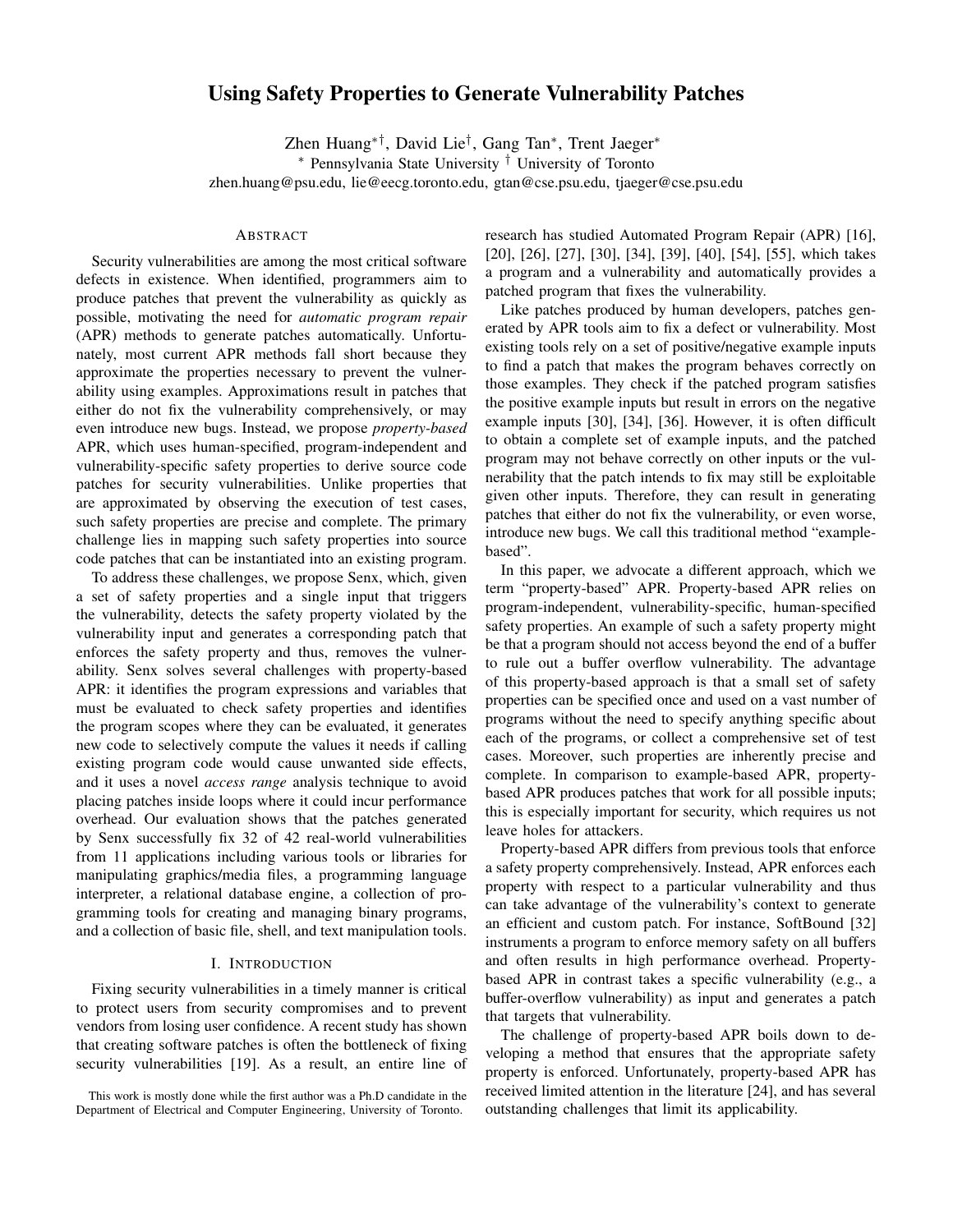First, because the safety properties enforced are 1 char \* rev (const char \* inp, char \* out) { vulnerability-specific, the APR tool must identify the correct property to enforce for a given vulnerability. In this work, we assume that the input to the APR tool is only an 5 input that triggers the vulnerability, possibly crashing the  $\frac{6}{5}$ program. As a result, the APR tool must also correctly identify the vulnerability and the corresponding safety property to enforce.

Second, our goal is to generate source code patches that can  $\frac{1}{11}$ be adopted by developers. Because the safety properties are 12 generic and program-independent, they must be mapped onto  $\frac{13}{14}$ the variables in a program to generate a source code patch.  $\frac{1}{15}$ However, sometimes not all program constructs corresponding 16 void main (int argc, char \*argv []) { to a safety property are available in the same program scope.  $\frac{17}{18}$ For example, the size of a buffer may be stored in a variable  $\frac{10}{19}$ available only in the function that allocates the buffer but not in the function accesses the buffer. This requires a program  $21$ } analysis that is able to generate equivalent expressions for those safety property and select an intersecting set that is in scope at a point in the program.

Third, some terms in a safety property may have to be mapped onto expressions involving not only program variables and constants, but also function calls. For example, a program may always calculate the size of an object by making a function call because the size is dynamic. Because function calls may have side-effects, a patch must be careful not to call any function with side-effects. As a result, an APR tool need to check if a function has side-effects and may even need to generate *new* functions in a program that compute required values without introducing unwanted side effects.

Finally, many vulnerabilities depend on the number of times a loop iterates. A naïve approach would simply check the safety property on each loop iteration, resulting in performance overhead. To reduce the performance impact of generated patches, an APR tool should be aware of loops and generate a patch that checks the safety property once outside of the loop to avoid performance overhead.

In this paper, we propose Senx, which addresses the above challenges to generate source code patches for security vulnerabilities automatically using such vulnerability-specific safety properties. Although Senx can in theory generate patches for vulnerability for which a safety property can be specified, we demonstrate Senx for three important classes of vulnerabilities: buffer overflow, bad cast, and integer overflow. We find that Senx is able to produce correct patches for over 76% of the vulnerabilities. The main reason Senx fails to generate a patch for the rest is that it is unable to find a place in the program source code where all variables needed to evaluate the safety property are in scope, which would require changes to function prototypes to allow those variables to cross those scopes.

This paper makes the following main contributions:

• We describe how safety properties are specified in Senx and demonstrate three example safety properties for buffer overflow, bad cast, and integer overflow vulnerabilities.

```
2 / / r e v e r s e a s t r i n g
3 // inp is the input string
4 // out is an output buffer
       if (\text{inp} := \text{NULL}) {
            int i, len = strlen (inp);\frac{1}{\sqrt{2}} Failed to check if (len + 1 <=
                  size\_of\_out)
            for (i = 0; i < len; i++)9 \text{out}[\text{i}] = \text{inp}[\text{len} - \text{i}];<br>10 \text{out}[\text{i}] = \text{'} \text{/}0 \text{'}:
            out[i] =return out;
       } else
            return "###":
       int size = atoi (argv [1]) + 1;char *out = (char *) malloc(size);
19 // patch: if (strlen(argv[2]) + 1 > size) ...
20 printf ("%s\n", rev (argv[2], out));
```
Listing 1: A program that reverses an input string. It contains a buffer overflow in function rev.

- We describe the design of Senx, a property-based automatic patch generation system that uses novel program analysis techniques: expression translation, loop cloning, and access range analysis.
- We prototype Senx on top of the KLEE symbolic execution engine and evaluate it on a corpus of 42 vulnerabilities across 11 popular applications, including PHP interpreter, sqlite database engine, binutils utilities for creating and managing binary programs, and various tools or libraries for manipulating graphics/media files. Senx generates correct patches in 32 of the cases and aborts the remainder because it is unable to determine semantic correctness in the other cases. The evaluation demonstrates that all three techniques are required to generate patches, and that failure to find a common function scope in which to place a patch is the most frequent reason for failure.

The structure of this paper is as follows. We motivate our work in Section II. In Section III, we define and characterize the problem Senx addresses. Section IV and Section V describe the design and implementation of Senx respectively. Particularly we describe how Senx addresses the second challenge in Section IV-D, the third and fourth challenges in Section IV-C. We present evaluation results in Section VII and discuss related work in Section VIII. Finally we conclude in Section IX.

## II. MOTIVATION

We discuss the limitations of state-of-art automatic patch generation tools that Senx aims to address in this section. We use the program in Listing 1 as the target program, which is adopted from a real-world buffer overflow vulnerability CVE-2012-0947 in a popular media stream processing library [42].

This program reverses an input string. It takes two inputs from the command line, a string and an integer that specifies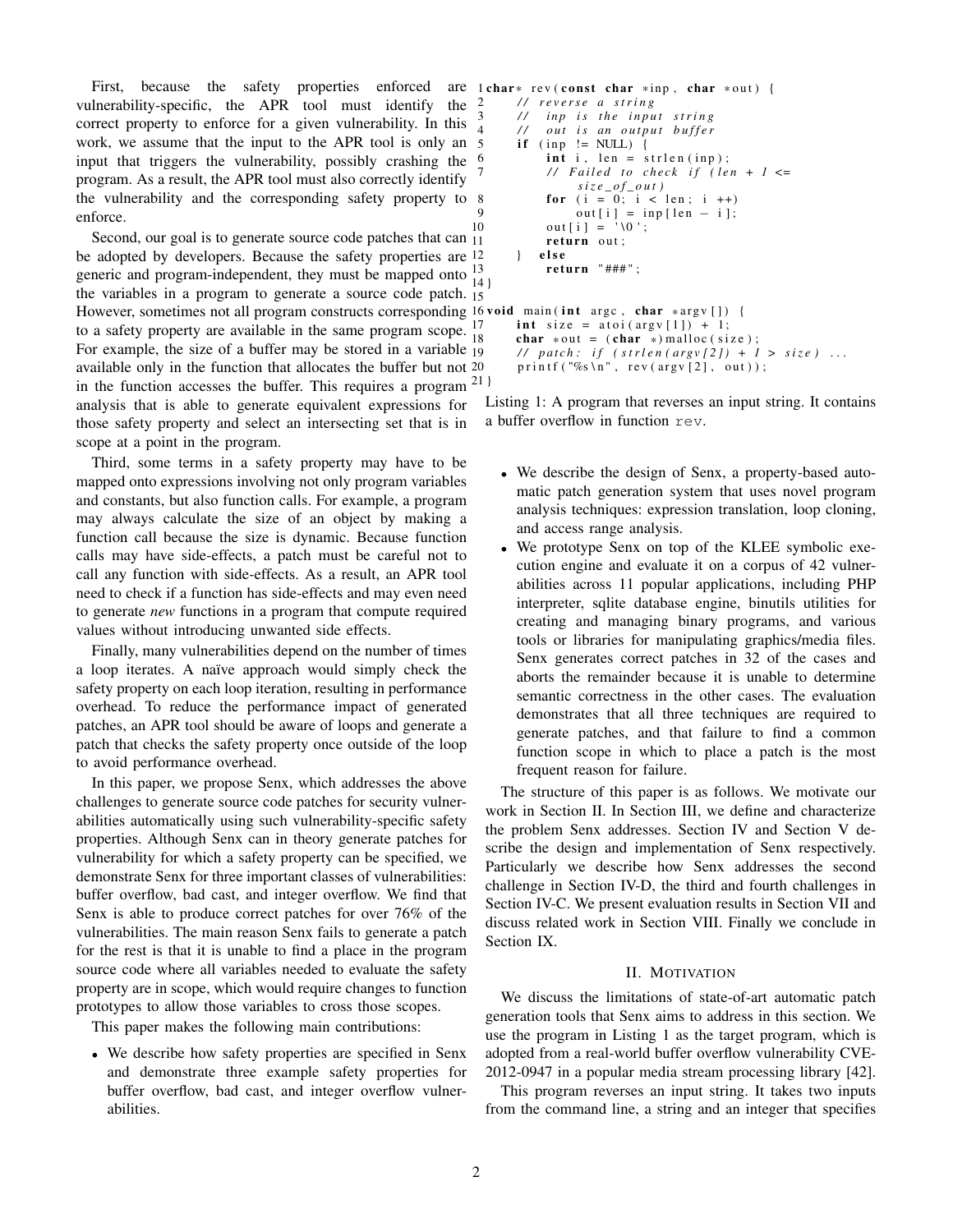| Type | argv[1] | argv[2]    | output     | expected output |
|------|---------|------------|------------|-----------------|
|      |         |            |            |                 |
|      |         | AB         | <b>BA</b>  | BA              |
| N    |         | ABC        | <b>CBA</b> | ###             |
| N    |         | <b>ABC</b> | <b>CBA</b> | ###             |

TABLE I: Test inputs and outputs for the program in Listing 1. Type 'P' test inputs are positive test inputs, while type 'N' test inputs are negative test inputs.

the length of the string, and outputs the reversed string. If an error occurs, the program outputs "###". To do this, it dynamically allocates a temporary buffer based in a value passed to it, and copies the input into the buffer. Like the real vulnerability, the allocation of the output buffer and the processing of the input string are implemented in two different functions. This example is typical of programs that process audio/video streams.

The buffer overflow occurs when the specified length, from the input integer, is smaller than the actual length of the input string. The buffer overflow can be fixed by adding a check that enforces that the actual length of the string is smaller than the allocated size of the buffer it is being copied into. Because the buffer size is only known in main, the check should be added at line 19 and compare size with strlen(argv[2]). While such checks are easily added by human developers to patch vulnerabilities — indeed such a check is found in the human-generated patch for the vulnerability this code example is based on [42] — it poses challenges for current APR tools. We describe these challenges in more detail below.

Example-based approaches. Many APR tools use example inputs as the basis for fixing vulnerabilities [29], [30], [34], [55]. For example, SemFix and Angelix collect path constraints to generate fixes [30], [34].

This approach leads to two problems. First, the constraints generated often only capture constraints based on the concrete values used in the test cases and not constraints on the relationships between program variables. To illustrate, Table I lists typical test inputs needed to use such tools, which we imagine might be used by such tools for our example in Listing 1.

Given these test cases, SemFix and Angelix would see that  $\arg\{1\}$  having a value of 1 or 2 are not correlated with the negative test cases, since they take on those values in both positive and negative test cases. Thus, it would incorrectly infer that strlen( $argv[2]$ ) < 3 needs to be added to the code for it to be correct. The incorrect patch is generated because the suite of test cases did not include a positive test case with strlen(argv[2]) > 2. This illustrates the shortcoming of example-based systems as they can easily fall prey to missing cases in the test suite, which are notoriously difficult to make complete.

Property-based approaches. AutoPaG [24] also uses a safety property-like predicate to create patches. However, AutoPaG only handles one type of vulnerability, buffer overflows, so it does not need to identify the type of vulnerabilities to enforce the appropriate safety property—it fails to generate a correct patch if the vulnerability is any type other than a buffer overflow.

In addition, AutoPaG cannot generate a patch if the location that the safety property needs to be enforced is not in the same function where the vulnerability occurs. In our example, the buffer overflow occurs in the rev function, but the patch must be places in main.

Finally, AutoPaG enforces its safety property by instrumenting the code at runtime. In Listing 1, AutoPaG would instrument and check the buffer size inside the for loop on line 8, causing performance overhead. In contrast, Senx symbolically extracts the memory range the loop accesses by analyzing the loop bounds, allowing it to check the safety property outside of the loop.

# III. PROBLEM DEFINITION

We begin by defining what a Senx patch is, what guarantees a Senx patch provides and how Senx's vulnerability-specific safety properties are defined.

# *A. Patch*

To generate a patch, Senx requires an input that can trigger the target vulnerability. Typically, this is the type of input that one could derive from a proof-of-concept exploit or an input generated by a fuzzer that can crash the program. From this, Senx generates a patch that ensures that all safety properties it supports hold, where each safety property corresponds to a particular type of vulnerability. A Senx patch can take one of two forms: a) detects if a safety property no longer holds and if so, raises an error to direct program execution away from the path where the vulnerability resides (we call this a check-anderror patch); b) prevents a safety property from being violated (we call this a repair patch).

#### *B. Safety Properties*

Each safety property corresponds to a vulnerability type, and is an abstract boolean expression that when mapped to concrete variables in a program can be evaluated. We describe the two types of safety properties Senx currently supports.

Buffer overflows. A buffer overflow occurs when a series of memory accesses traversing a buffer crosses from a memory location inside the buffer to a memory location outside of the buffer. The corresponding Senx safety property defines two abstract values: a memory access and a buffer. Senx uses the term buffer to refer to any bounded memory region, which may include structs, objects or arrays. A memory access may correspond to an array dereference or pointer dereference, but must occur inside a loop. This safety property covers both the case when the memory access exceeds the upper range of the buffer and the case when the memory access falls below the lower range (sometimes called a buffer underflow).

Bad casts. This safety property checks that a memory accesses that results from a offset from a base pointer is less than the upper bound of the buffer the base pointer is pointing to. While such a vulnerability may occur for a variety of reasons, it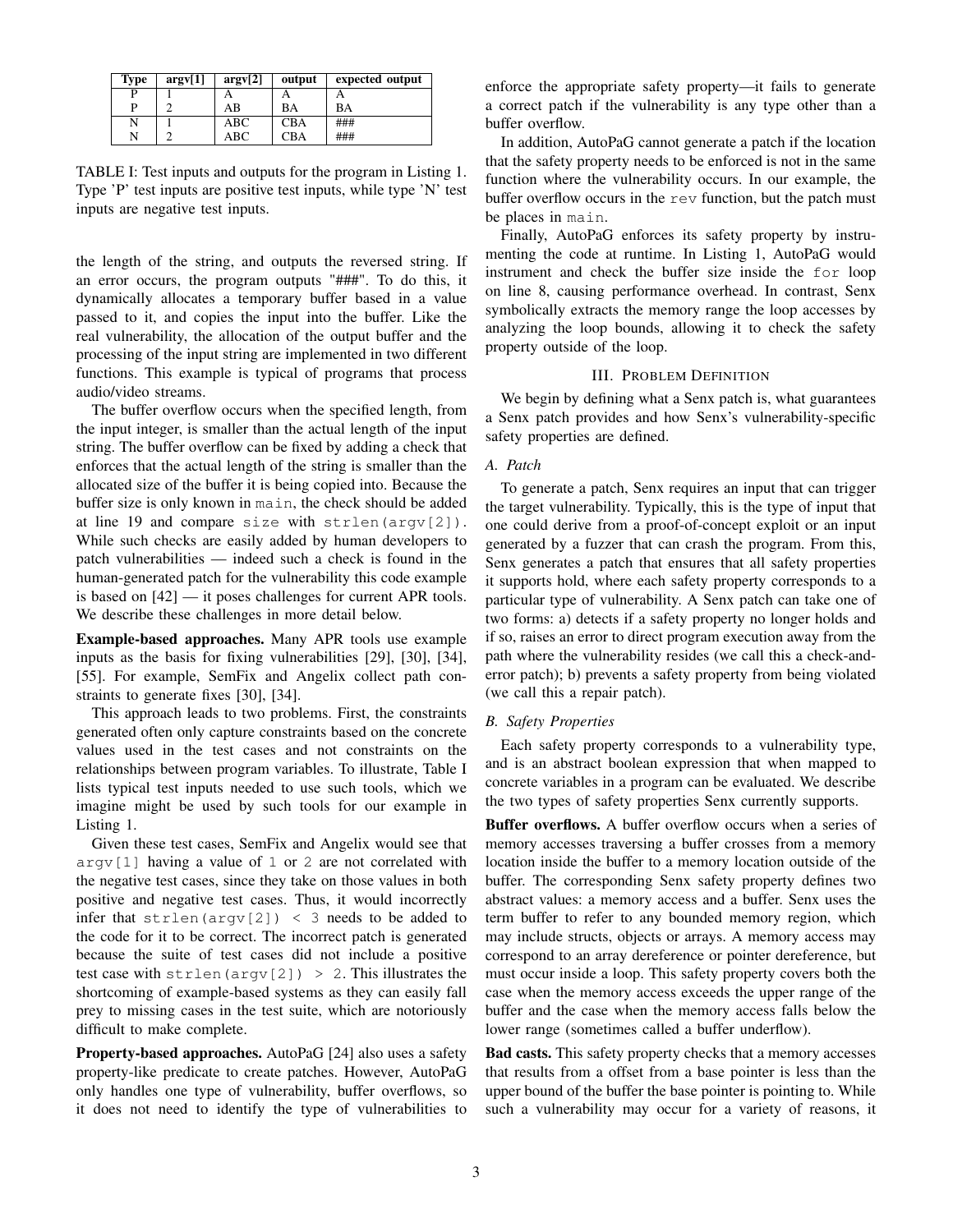

Fig. 1: Workflow of Senx: each rounded rectangle represents a step in Senx's patch generation, each rectangle with vertical bars represents a component of Senx.

is most often caused when a programmer mistakenly casts a pointer to a type that is incompatible with the object the pointer points to. This safety property can prevent both bad casts for simple structs and objects, as well as nested structs and objects.

Integer overflows. An integer overflow occurs when a variable is assigned a value larger or smaller than what can be represented in the variable. A vulnerability from an integer overflow can occur if the result of an overflow is then used to allocate a buffer, resulting in a buffer that is far smaller than expected. As a result, the corresponding safety property checks that value used in a memory allocation is not the result of an integer overflow.

As a prototype, we have started with only these three vulnerability classes. Nevertheless, they are representative enough to capture a good percentage of CVE vulnerabilities. We conducted an informal analysis on the CVEs reported in 2018 [15]. At the time of our analysis, 8,507 vulnerabilities have been reported and the most popular vulnerability categories are denial of service, code execution, and overflow. By randomly examining 100 CVE reports for each of the three vulnerability categories, we find that 25% of CVE vulnerabilities fall into buffer overflow, bad cast, and integer overflow. We believe the principles behind Senx can be extended to other vulnerability classes, which we intend to do in future work.

## IV. DESIGN

## *A. Overview*

The goal of Senx is to generate source code patches that can be easily verified and adopted by developers. Senx generates patches in four distinct steps: vulnerability identification, predicate generation, patch placement, and patch synthesis, as illustrated in Figure 1.

First, during *vulnerability identification*, Senx takes a program and an input that can trigger a vulnerability, and outputs the violated safety property, the *vulnerability point* [4] in the program, and the source code expressions for the execution trace. Senx leverages concolic execution using the vulnerability-triggering input to generate the execution trace for the input. Senx then checks the execution trace to identify which safety property is violated and the point at which safety property is violated, the vulnerability point, which also serves as the candidate location for the patch. Because not every program operation affects safety properties, Senx checks safety properties only for the set of operations that can affect them. For example, Senx checks for overflow only on integers that affect the size of for memory allocations. The execution trace is transformed into expressions for synthesizing a sourcelevel patch. Since we aim to patch the source code, these expressions must conform to the syntax of the programming language of the target program.

Second, in *predicate generation*, Senx takes the violated safety property, which also implies the type of the vulnerability, and the source code expressions generated by vulnerability identification, and outputs a predicate required to prevent the safety violation. Predicate generation maps the safety property identified in the previous step to concrete expressions over variables and function calls in the source code of the program. Thus, the resulting predicate represents the safety property in terms of source code expressions suitable for synthesizing the source level patch.

Third, during *patch placement*, Senx uses the vulnerability point found in vulnerability identification and the predicate produced in predicate generation to find a program location to insert the patch. This step solves the problem of finding a program location where all necessary variables in the predicate are in scope. Senx uses *expression translation*, described in Section IV-D, to translate all necessary variables into the common scope. For check-and-error patches, Senx requires the current scope to have some error handling code to call. It uses Talos [19] to find and select the error handling code.

Finally, in *patch synthesis*, Senx takes the patch location and the instantiated predicate to generate the patch code. Currently the only vulnerability class for which a repair patch can be generated are integer overflows. In all other cases, Senx generates a check-and-error patch that checks the patch predicate and calls the error handling code if the predicate evaluates to true.

## *B. Vulnerability Identification*

The concolic execution engine Senx uses during vulnerability identification is based on KLEE [7]. Senx executes the program in LLVM IR instructions with the vulnerabilitytriggering input until a safety property is violated. It labels this point the vulnerability point. The main output of this phase is the vulnerability point, the violated safety property, and a set of symbolic expressions that represent the symbolic values of the variables in the executed program.

We modified KLEE's LLVM IR execution engine to extract expressions that retain enough information to be easily translated back into source code. For the most part, this involves storing the source code symbol names along with the LLVM IR instructions.

Senx also extends KLEE with support for complex data types such as C/C++ structs, making it possible to translate symbolic expressions back into source-code syntax for patch generation. For example, a field of a struct must be attached to its parent object, and the generated syntax changes depending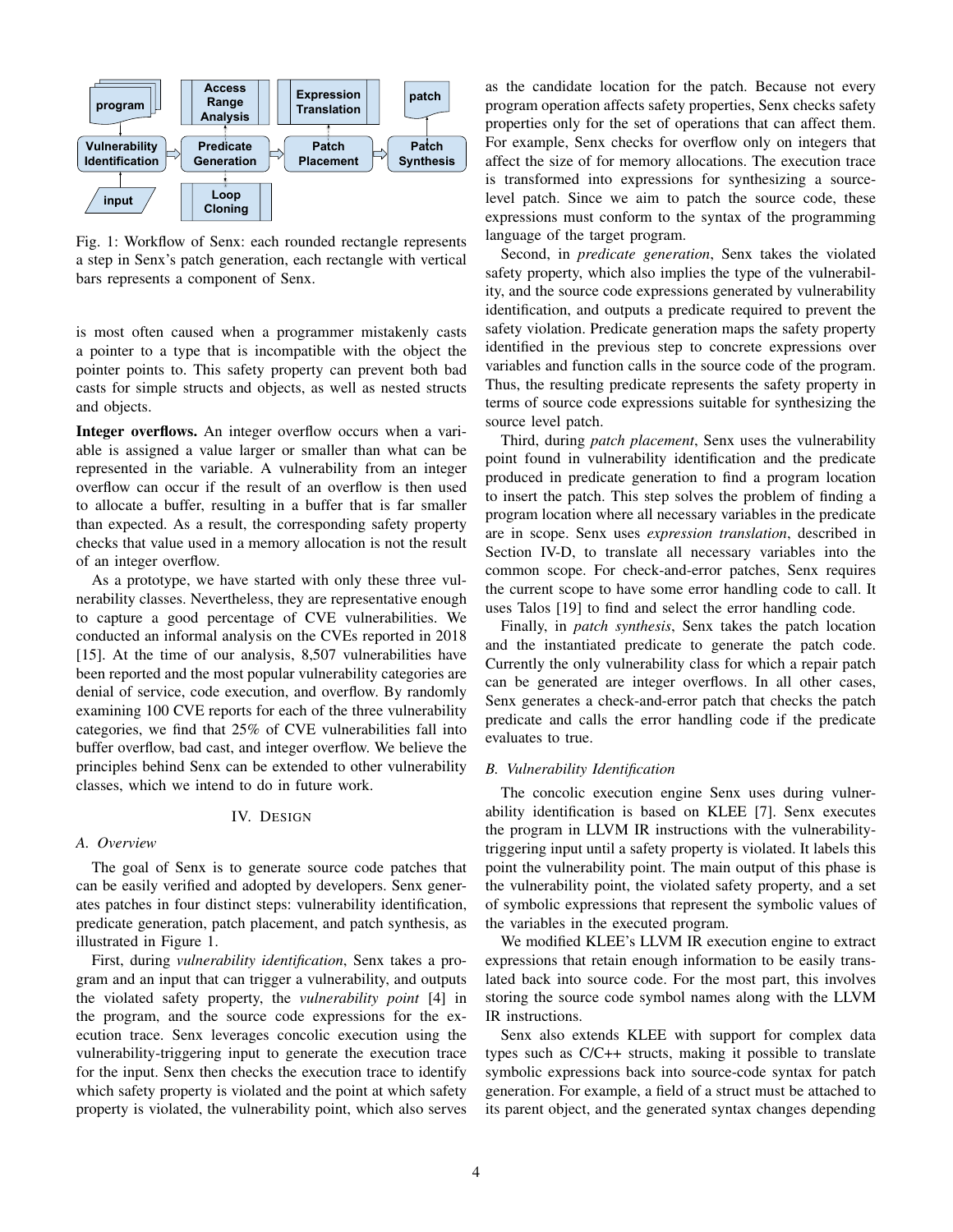on whether the parent object is referenced using a pointer or with a variable holding the actual object. Arrays and structs can also be nested and the proper syntax must be used to denote the level of nesting relative to the top level object. Senx has its own IR that records these relationships so a value can be converted back to a source code expression that contains the parent struct or array's name and not just the field name or array index. In this way, Senx can recover the full expression for a variable such as  $f \circ \circ \to f$ .bar[10], where as without these extensions, Senx would only know that the variable corresponds to the 10th element in an array.

## *C. Predicate Generation*

The objective of predicate generation is to take the abstract boolean expression of the violated safety property identified in the previous phase and map it to concrete expressions in the program source code. Senx uses the variables that violated the safety property at the vulneraility point as a starting point for generating the predicate.

The case of the integer overflow property is the simplest. In this case, the property is violated when an integer that has overflown is used to determine the size of a buffer allocation. As a result, Senx generates a predicate that would prevent the integer variable from overflowing. There are two possible causes for such a vulnerability. In the first case, the program assigns the result of an overflowed operation into a variable whose size is larger than the size of the operation (e.g., assigning the result of an overflowed 32-bit multiplication into a 64-bit variable). In this case, Senx generates a repair patch by modifying the type of the operation so that the overflow does not happen (e.g., changing the 32-bit multiplication into a 64-bit multiplication). In the second case, there is no such assignment. So Senx generates a check-and-error predicate that checks whether the result is smaller than expected (for example, if the result of an addition is smaller than either of its inputs).

A predicate to detect a bad cast takes the form

$$
(mem\_access > buffer\_upper || mem\_access < buffer\_lower)
$$

To generate this predicate, Senx must map mem\_access to a source code expression that gives the address of the memory access and develop expressions that capture buffer upper and  $buffer\_lower$ . To extract the expression for the memory access, Senx traverses nested struct or class relationships to generate an expression that includes any parent structs or objects that are needed to generate a proper source code expression. For example, to determine the offset of a field in a nested struct, Senx first determines the offset of the field from its immediate parent struct, and recursively accumulates the offset of each level of nesting until the full offset from the base struct can be determined.

For a bad cast that involves a memory access with a base pointer and an offset, the lower bound of the buffer is given by the base pointer. To generate the expression for the upper bound, Senx needs to find the point where the buffer is allocated so that it can extract the size of the buffer. Senx first tries to match the accessed buffer with an allocation point using intraprocedural path-sensitive dataflow analysis. If this does not resolve to a unique allocation point, Senx refines the analysis using interprocedural call history derived from the execution of the program on the vulnerability-triggering input. Once Senx finds the allocation point, it derives the size from the expression passed to the allocation function (i.e., malloc or some variant). This computation is sound if the expressions extracted are sound and the memory allocation is correctly identified, which is true if the application only uses standard memory allocation functions that Senx understands. Our Senx prototype currently only supports standard libc and C++ memory allocation functions.

Finally, the predicate to detect a buffer overflow has the form

> $(mem\_access\_upper > buffer\_upper$ || mem\_access\_lower < buffer\_lower  $)$

The procedure for extracting the buffer range expressions is based on the bad cast case but with some small differences. Because there is no base pointer for the memory access of a buffer overflow, Senx instead infers which buffer the illegal memory access was likely trying to access by recording the buffer of the last legal access made by the same instruction. The size of the buffer is then computed similarly by finding the allocation point of the buffer. In this case, rather than a sizeof() argument being passed to the memory allocation function, it may involve an arithmetic expression passed to the memory allocation function to allocate a variable-size array. This difference does not affect Senx as its goal is to extract the expression and inject it into the source code patch, where it will be compiled and evaluated at runtime by the program.

For the buffer overflow predicate, the other requirement is to extract expressions for the range of memory access in the loop that issues a set of sequential memory access. This is more complex because the number of iterations the loop can execute may vary. To compute the memory access range, Senx uses two complementary loop analysis techniques: *loop cloning* and *access range analysis*. Both loop cloning and access range analysis take as input a function  $F$  in the target program and an instruction inst that performs the faulty access in the buffer overflow, and returns the symbolic memory access range  $[A_1, A_n]$  of inst. This symbolic access range can then be compared with the allocation range in a generated patch for safety.

Access Range Analysis. Senx relies on LLVM's built-in loop canonicalization functionality [8] to perform access range analysis, which computes the access range of canonicalized loops. Loop canonicalization seeks to convert the loop into a standard form with a pre-header that initializes the loop iterator variable, a header that checks whether to end the loop, and a single backedge. Extracting the access range for a single loop in this way is straightforward. The main difficulty is extending this to handle nested loops.

Access range analysis is implemented for nested loops using the algorithm described in Algorithm 1. It analyzes the loops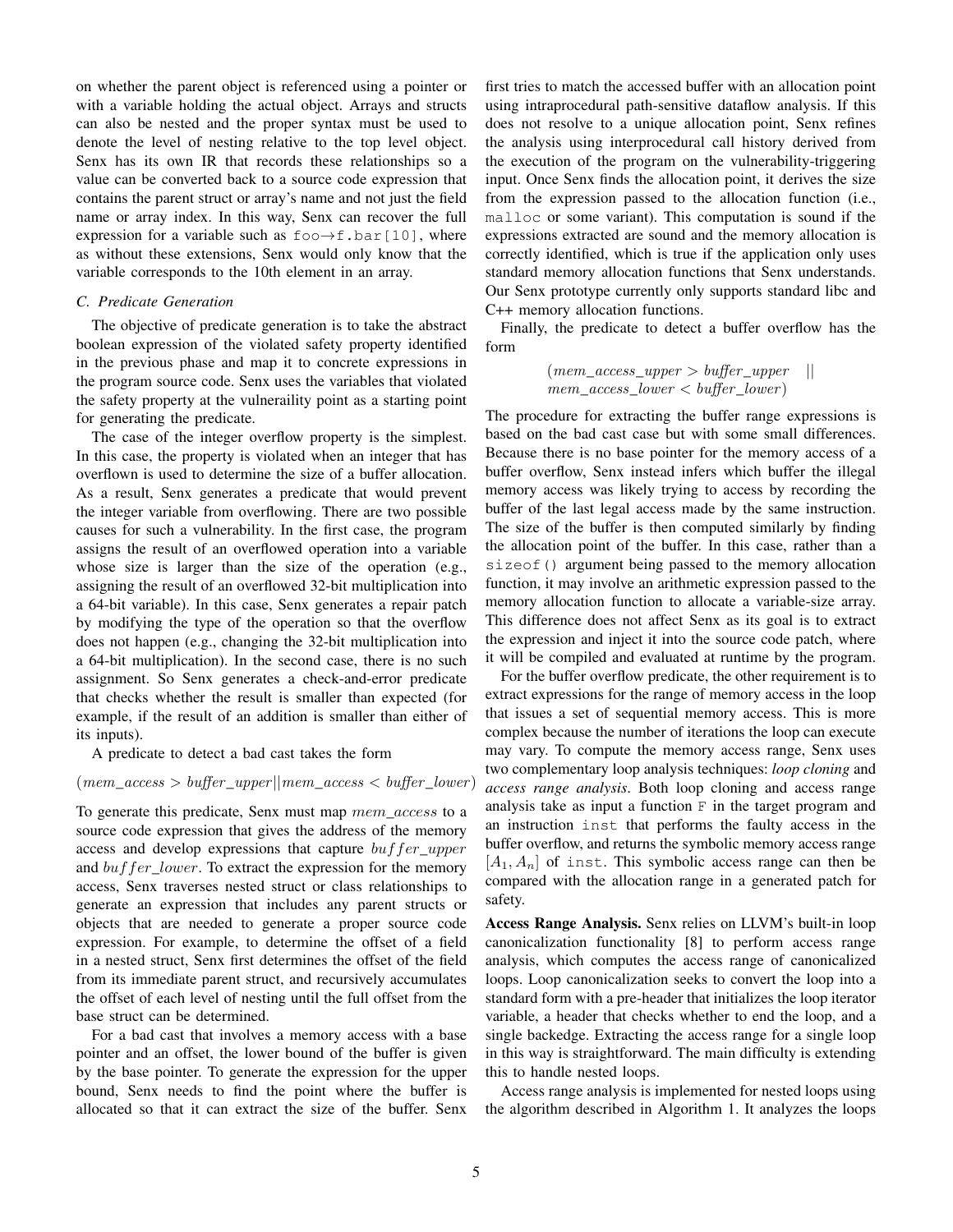```
\frac{1 \text{ char} * \text{foo\_malloc(x, y)} \{2 \text{ return (char *)}\}}{2}return (char *) malloc(x * y + 1);
3 }
 4
 5 int foo (char *input) {<br>6+ if ((double)(c
 6 + if ((\text{double})(\text{cols}+) * (\text{size}/\text{cols}) + 1 ><br>7 + \text{rows} * (\text{cols} + 1) + 1)7+ rows * (cols + 1) + 1)<br>8+ return -1:
                          return -1:
9 char * output = foo_{\text{m}} alloc (rows, cols + 1);<br>10 if (! output)
              if (! output)
11 return -1;<br>12 bar(p. size, cols.
12 bar (p, size, cols, output);<br>13 return 0;
              return 0;
14 }
15
16 void bar (char * src, int size, int cols, char * dest) {<br>17 char * p = dest; char * q = src;
17 char *p = dest; char *q = src ;<br>18 while (a < src + size) {
              while (q \leq src + size)^{1}19 for (unsigned j = 0; j < \text{cols}; j++)20 *(p++) = *(q++);<br>21 *(p++) = '\n';*(p++) = ' \n\times j22 }
23 \star p = ' \ 0';24 }
```
Listing 2: A buffer overflow CVE-2012-0947 with a patch (prefixed with  $'$ +').

enclosing a memory access instruction inst in function F, starting with the innermost loop and iterating to the outermost, accumulating increments and decrements on the loop induction variables including the pointer used by inst.

We use the loop in bar of Listing 2 as an example of how Algorithm 1 can be applied to a nested loop. In this case, bar is function F and inst is the memory write using pointer p at line 42. For each loop, Sen retrieves the loop iterator variable and the bounds of it by calling helper function find\_loop\_bounds. Senx also gets the list of induction variables of the loop and their update, which is the fixed amount that an induction variable is increased or decreased by on each loop iteration by calling another helper function find\_loop\_updates. In our example, we have  $iter =$  $\gamma$ , initial = 0, end = cols and  $\gamma \mapsto 1$ ,  $p \mapsto 1$ ,  $q \mapsto 1$  in updates for the innermost for loop from lines 19-20.

Algorithm 1 then symbolically accumulates the update to each induction variable to a data structure referred to by acc, which maps each induction variable to an expression denoting the accumulated update to the induction variable. As for the example, it will store  $j \mapsto 1, p \mapsto 1, q \mapsto 1$  into acc for the innermost for loop. After that, it synthesizes the expression to denote the total number of iterations for the loop. At line 16 of the algorithm, we will have  $count = \text{cols}$  which is simplified from (cols-0)/1.

Having the total number of iterations, it multiplies the accumulated update for each induction variable by the total number of iterations. So acc will have  $j \mapsto \text{cols}, p \mapsto$ cols,  $q \mapsto$  cols after the loop from line 18 to 19 in Algorithm 1.

Once this is done, it moves on to analyze the next loop enclosing *inst*, which in Listing 2 is the while loop enclosing the inner for loop. As a consequence, we will have

## Algorithm 1 Finding the access range of a memory access.

```
Input: F: a function
     inst: a memory access instruction in F
Output: acc_initial: initial address acccessed by inst
     acc_end: end address accessed by inst
    1: procedure ANALYZE_ACCESS_RANGE
   2: \triangleright acc: accumulated updates to induction variables
   3: acc \leftarrow \emptyset4: innermost\_loop \leftarrow innermost\_loop(int)5: outermost loop \leftarrow outermost\ loop(inst)6: visited \leftarrow \emptyset7: for l \in [innermost\ loop, outermost\ loop] do
   8: iter, initial, end \leftarrow find_loop_bounds(F, l)
   9: updates, visited \leftarrow find\_loop\_update(s, visited)10: \triangleright Symbolically add up induction updates
   11: for var, upd \in updates do
   12: acc\{var\} \leftarrow \text{sym } add(ac\{var\}, upd)13: end for
   14: \Rightarrow Symbolically denote the number of iterations of
      l as count
   15: upd\_iter \leftarrow updates\{iter\}16: count \leftarrow sym\_div(sym\_sub(end, initial), upd\_iter))17: \Rightarrow Symbolically multiply induction updates by the
      number of iterations of l
   18: for var, upd \in acc do
   19: if \negis_initialized_in_last_loop(var) then
  20: acc\{var\} \leftarrow sym\_mul(acc\{var\}, count)21: end if
  22: end for
  23: end for
  24: ptr \leftarrow get\_pointer(inst)25: first\_inst \leftarrow loop\_head\_instruction(outermost\_loop)26: \triangleright Find the definition of ptr that reaches first inst
  27: acc_initial ←reaching_definition(F, f irst_inst, ptr)
  28: acc\_end \leftarrow sym\_add(acc\_initial, acc\{p\})29: return acc_initial, acc_end
  30: end procedure
```
 $iter = q, initial = src, end = src + size and p \mapsto 1$ in updates at line 10 of the algorithm,  $j \mapsto \text{cols}, p \mapsto$  $cols + 1, q \mapsto \text{cols in } acc \text{ and } count = \text{size/cols}$ at line 17 of the algorithm, and finally  $\gamma \mapsto \text{cols}, p \mapsto$  $(cols+1)*(size/cols), q \mapsto size in acc.$  Note that the algorithm will not multiply the number of iterations of the loop to  $\dot{J}$  because  $\dot{J}$  is always initialized in the last analyzed loop, the innermost for loop.

After analyzing all the loops enclosing inst, the algorithm gets the pointer  $ptr$  used by  $inst$  and performs reaching definition dataflow analysis to find the definition that reaches the beginning of the outermost loop. As for the example, we will have  $ptr = p$  and the assignment p=dest at line 16 of bar as the reaching definition for p. From this reaching definition, it extracts the initial value of p,  $acc\_initial = dest$ . Finally it gets the end value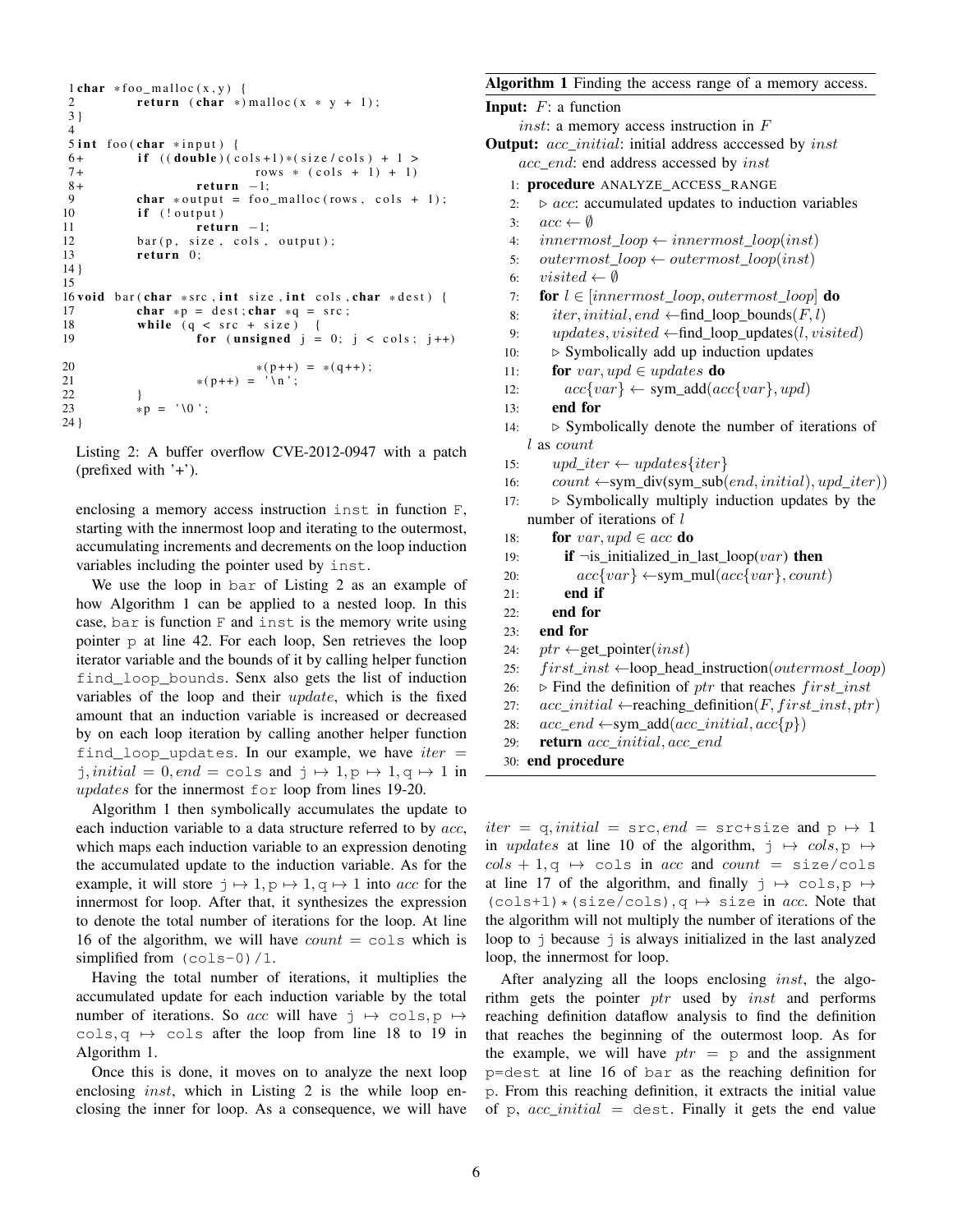of p,  $acc\_end = dest + (cols + 1) * (size/cols) + 1$  lint decode(const char  $*in$ , char  $*out)$  { by adding the initial value dest to the accumulated update of p,  $(cols+1)*(size/cols)$  from acc, plus the last write via pointer p at line 22. Hence it returns  $[dest, dest+(cols+1)*(size/cols)+1]$  as the expressions denoting the access range  $[A_1, A_n]$ .

Our access range analysis can be considered as a form of pattern-based loop analysis [14] with several differences. On  $^{10}_{11}$ one hand, access range analysis aims to derive the number of  $\frac{12}{12}$ loop iterations as an expression involving program variables 13 char\* udf\_decode (const char \*data, int datalen) { and/or constants, while pattern-based loop analysis aims to  $\frac{14}{15}$ derive the number of loop iterations as a constant. On the other  $\frac{1}{16}$ hand, access range analysis requires loops be normalized to fit 17 the pattern required by pattern-based loop analysis, and relies  $\frac{18}{10}$ on loop canonicalization to normalize loops.

Loop Cloning. Access range analysis cannot be applied to loops that LLVM cannot canonicalize. For those loops, Senx uses loop cloning. As an example, consider the loop in Listing 3, where Senx applies loop cloning to produce new code code that preserves the number of loop iterations, but removes code that causes side-effects. The new code can then be used to safely return the access range in the generated patch.

Because the patch must be inserted into a function where both the access range and allocation range are available, loop cloning first searches on the call between the function where the buffer is allocated and the function where the loop resides  $\frac{0}{9}$ (i.e. F). If no such function can be found, Senx will not be 10 able to generate a patch. Otherwise, it designates the function  $\frac{11}{12}$ it finds  $F_p$  and then clones each function  $F_i$  along the call  $\frac{12}{13}$ chain from F until  $F_p$  into the new code that returns the access 14+ range. As a result, each  $F_i$  is either a direct or indirect caller of F or is F itself.

Loop cloning needs to satisfy two requirements: 1)  $\text{F}$  must 18  $\text{F}$ compute the access range and pass the access range to its  $\frac{19}{20}$ caller; 2) any direct or indirect caller of F must pass the access range that it receives from its callee upwards to the next function along the call chain. Each  $F_i$  is cloned using the following steps.

- 1) Loop cloning clones the entire code of  $F_i$  into Fi\_clone.
- 2) Using program slicing, it removes all statements that are not needed in order to compute the access range or pass the access range to  $F_p$ . If  $F_i$  is F, it retains statements on which the execution of inst is dependent. If  $F_i$  is a direct or indirect caller of F, it retains statements on which the call to F is dependent.
- 3) It changes the return type of  $F_i$  clone to void and removes any return statement in  $F_i$ <sub>c</sub>clone.
- 4) It adds two output parameters start and end to  $F_i$ <sub>clone</sub>. If  $F_i$  is F, it inserts statements immediately before the (nested) loops to copy the initial value of the pointer or array index used in the faulty access into start, and statements immediately after the loops to copy the end value of such pointer or array index into end. If  $F_i$  is a caller of  $F$ , it changes the call statement

```
int i:
3 char c ;
4 i = 0;<br>5 while
    while ((c = *(in++))) := ' \ 0') {
      if (c == ' \1')c = *( in ++ ) - 1;out[i ++] = c;9 }
    return i;
11 }
    char *ret = malloc (datalen);
    if (ret && ! decode (data+1, ret)) {
      free (ret):ret = NULL;19 return ret:
20 }
```
Listing 3: A complex loop involving a complex loop exit condition and multiple updates to loop induction variable on multiple execution paths.

```
1+ void decode_clone (const char *in, char *out, char
       ** start, char ** end ) {
2 char c;<br>3+ *start:
      * start = in;4 while ((c = *(in++) ) != '0') {<br>5 if (c == '11')6 c = *(in++) - 1;7 }
      * end = in :
    9 }
    char * udf decode (const char * data, int datalen) {
      char *ret = malloc(datalen);char * start, * end;
      decode\_clone (data+1, ret, &stat, &stat);
15 if (ret && ! decode (data+1, ret)) {<br>16 free (ret):
         free (ret):
17 ret = NULL:
      return ret:
20 }
```
Listing 4: A cloned and sliced loop that no longer contains any statements that have side-effects and returns the number of iterations. Statements prefixed with '+' are added or modified by Senx to count and return the number of loop iterations.

to include the two output parameters in the list of call arguments.

After cloning each  $F_i$ , loop cloning inserts a call to the last cloned function into  $F_p$ , which returns the access range in start and end. Subsequently a patch will be synthesized to leverage the returned access range.

To see how loop cloning works, consider the example in Listing 3, which presents a loop adapted from a real buffer overflow vulnerability CVE-2007-1887 [38] in PHP, a scripting language interpreter. The buffer overflow occurs in function decode. The loop features a complex loop exit condition and multiple updates to loop induction variable in that depend on the content of the buffer that in points to. The result of loop cloning is shown in Listing 4. Loop cloning is invoked with decode as F, and the faulty access at line 5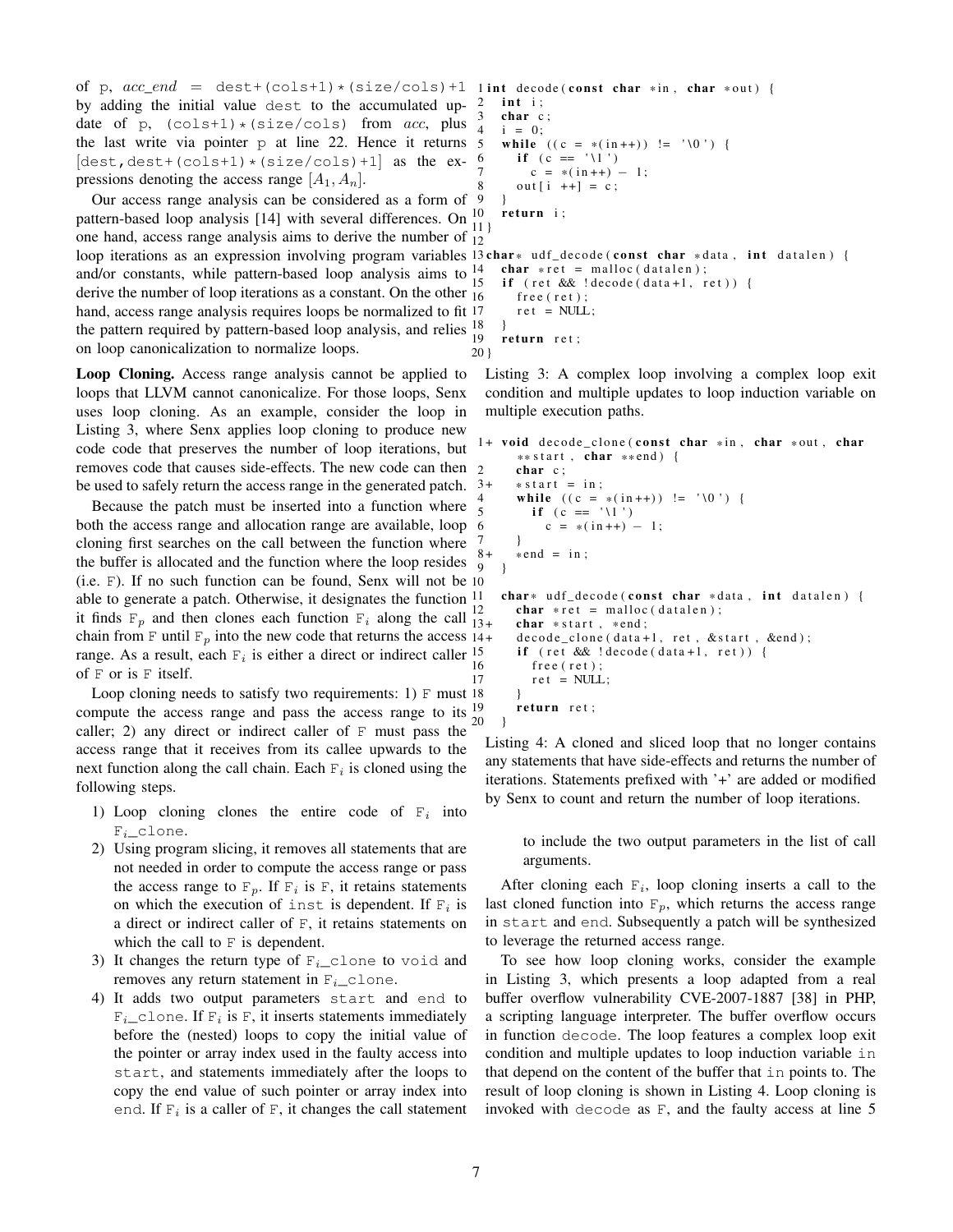as inst. It first finds that function udf\_decode is on the call chain to decode and in which the allocation range is available. Because udf\_decode directly calls decode, it only needs to clone decode. It then clones function decode into decode\_clone, after which it applies program slicing to decode\_clone with line 5 and variable c and in that are accessed at line 5 as the slicing criteria. decode also has a potential write buffer overflow at line 8, but in this example, we focus on generating a predicate that will check whether in can exceed the end of the buffer it points to. The program slicing uses a backward analysis and removes all statements that are irrelevant to the value of  $\sigma$  and in at line 5, including line 2, 4 and 8. After program slicing, it changes the return type of decode\_clone into void and removes all return statements. And it adds two output parameters start and end to the list of parameters of decode\_clone. Then it inserts a statement at line 3 to copy the initial value of in to start before the loop and a statement at line 8 to copy the end value of in to end after the loop. Finally it inserts into function udf\_decode a call to decode\_clone at line 14 and a statement to declare start and end at line 13.

The new code produced by loop cloning must not have any side-effects. If such a side-effect free slice cannot be produced, Senx aborts patch generation.

Function Calls. In some cases, the extracted expressions contain the results of function calls. In such cases, Senx must be careful that it does not call functions in a generated predicate that have side-effects.

Senx defines a side-effect as: 1) a possible change to the memory visible outside of a function, or 2) an invocation of a system call that has external impact, or 3) an invocation of a function that has any side-effect. We refer to a function that has no side-effects as a *safe* function. First, it considers any write to a global variable as a side-effect. To be conservative, it also considers any write via a pointer argument passed to the function as a side-effect. Second, it uses a white-list of common API functions and system calls that have no external impact such as changing file system state or outputting to a device or the network. An invocation of a function or system call on the white-list is considered as having no side-effects.

Senx uses a flow-sensitive, context-insensitive intraprocedural static analysis to identify the list of safe functions. In the beginning, the list contains only the functions on the whitelist. Senx performs the analysis for every function of a target program and adds each function that has no side-effects to the list.

For each function, Senx maintains a set of its callee functions that might be "unsafe". Whenever a new function *F* is added to the list, Senx removes *F* from the set of "unsafe" callee functions for each function that calls *F*. When such a set becomes empty for a function, Senx considers the function as "safe" and also adds the function to the list.

## *D. Expression Translation*

Because the patches Senx generates are source code patches, the predicate of the patch must be evaluated in a single function scope. However, sometimes the allocation range is computed in one function scope, while the memory access range is computed in a different function scope. So the expression denoting the allocation range and the expression denoting the memory access range are not both valid in a single function scope. To make the expressions both valid in a single function scope, one possible solution is to send the expression valid in a source function scope as a call argument to a destination function scope where the expression is not valid. This approach requires adding a new function parameter to the destination function, and adding a corresponding call argument at every call site of the destination function. We decided not to use this approach because it requires code changes to any function on the call chain from the source function to the destination function. In addition, unrelated functions that call any of the changed functions will also have to be changed, resulting in a very intrusive patch.

*Expression translation* solves this problem by translating an expression  $exp<sub>s</sub>$  from the scope of a source function  $f<sub>s</sub>$  to an equivalent expression  $exp<sub>d</sub>$  in the scope of a destination function  $f_d$ . It does not require adding new function parameters or call arguments like the aforementioned solution. Senx uses expression translation to translate both the buffer size expression and memory access range expression into a single function scope where the predicate will be evaluated. We call this process *converging* the predicate.

At a high level, expression translation can be considered as a form of lightweight function summarization [17]. While function summarization establishes the relations between the inputs to a function and the outputs of a function, expression translation establishes the relations between the inputs to a function and a subset of the local variables of the function. It works by exploiting the equivalence between the arguments that are passed into the function by the caller and the parameters that take on the argument values in the scope of the callee. Using this equivalence, expression translation can iteratively translate expressions that are passed to function invocations across edges in the call graph. Formally, expression translation can converge the comparison between an expression  $exp_a$ , the memory access range expression in  $f_a$ , and  $exp_s$ , the buffer size expression in  $f_s$  iff along the set of edges  $\mathbb E$  connecting  $f_a$  and  $f_s$  in the program call graph, an expression equivalent to either  $exp_a$  or  $exp_s$  form continuous sets of edges along the path such that  $exp_a$  and  $exp_s$  can be translated along those sets into a common scope.

Note that variables declared by a program as accessible across different functions such as global variables in C/C++ do not require the translation, although the use of such kind of variables is not very common. We refer to both function parameters and such kind of variables collectively as nonlocal variables. And we refer to an expression consisting of only nonlocal variables as a nonlocal expression.

The low-level implementation of expression translation in Senx consists of two functions. Function translate\_se\_to\_scopes, listed in Algorithm 2, is the core of expression translation. It translates a particular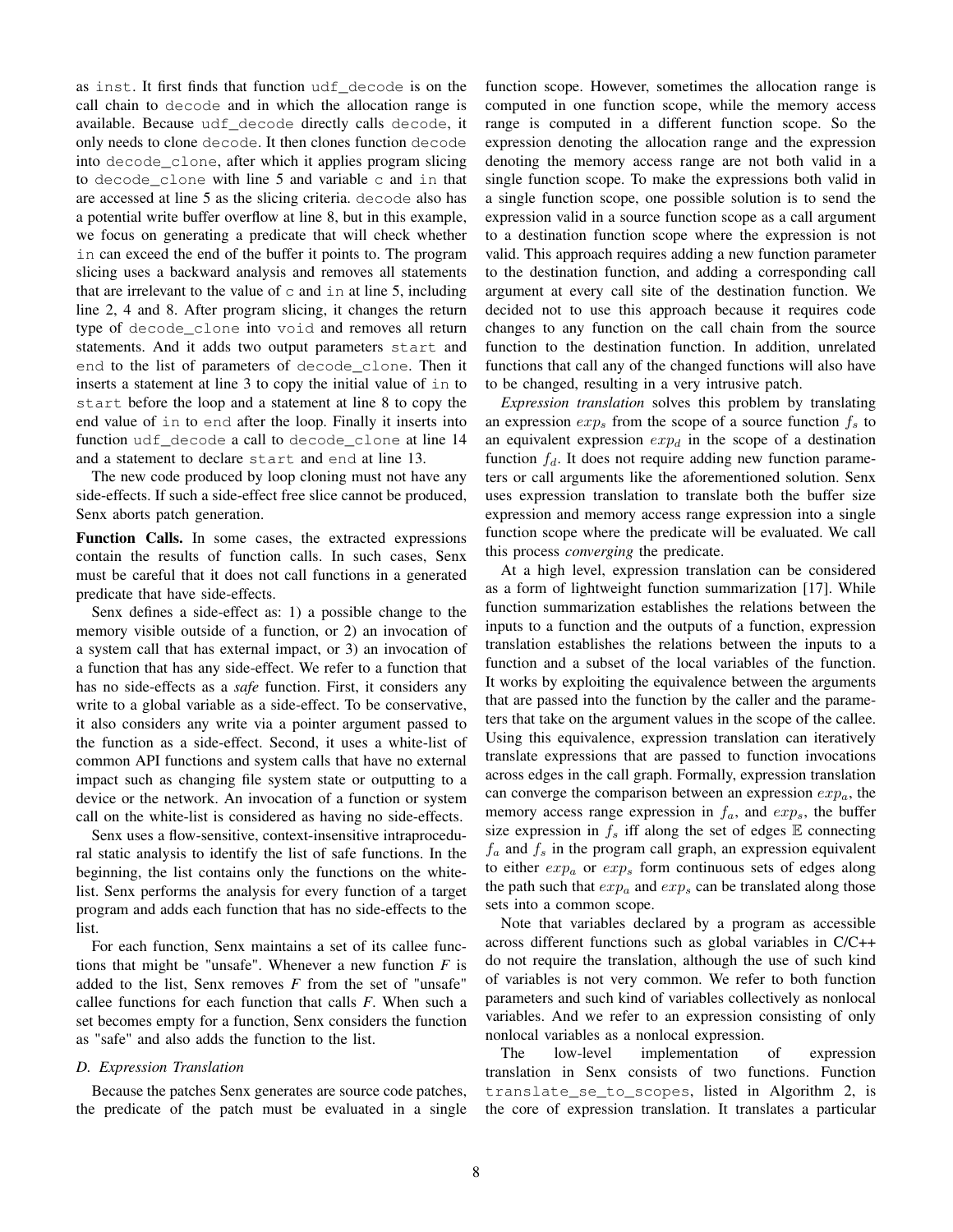expression  $expr$  to the scope of all candidate functions along the call stack stack.

Algorithm 2 Translating an expression to the scope of each function on the call stack.

Input: stack: a call stack consists of an ordered list of call instruction

expr: the expression to be translated

inst: the instruction to which expr is associated

Output: translated\_exprs: the translated expr in the scope of each caller function on the call stack

- 1: procedure TRANSLATE\_SE\_TO\_SCOPES
- 2:  $\triangleright$  Translate *expr* to an expression in which all the variables are the parameters of  $func$
- 3:  $func \leftarrow get\_func(inst)$
- 4:  $expr \leftarrow$ make nonlocal  $exp(func, inst, expr)$
- 5: if  $expr \neq \emptyset$  then
- 6: **for**  $call \in stack$  **do**
- 7:  $\triangleright$  Substitute each parameter variable in *expr* with its correspondent argument used in call

```
8: expr \leftarrow substitute parms with args(call, expr)
```

```
9: func \leftarrow get \, func(call)
```

```
10: translated\_express[func] \leftarrow expr
```

```
11: expr \leftarrow make\_nonlocal\_expr(func, call, expr)
```

```
12: if expr = \emptyset then
13: break
```

```
14: end if
```

```
15: end for
```

```
16: end if
```

```
17: return translated_exprs
```

```
18: end procedure
```
We illustrate how it works with the code in Listing 2. For simplicity, we use source code line numbers to represent the corresponding instructions. To translate the buffer size involved in the buffer overflow, Senx finds that the buffer is allocated from a call to malloc at line 2 from the call stack that it associates with each memory allocation, and invokes translate\_se\_to\_scopes with stack =[line 9 ],  $expr = "x*y+1", inst = line 2, func = fool\_malloc.$ The function first converts " $x \times y + 1$ " into a definition in which variables are all parameters of foo\_malloc, which we call a nonlocal definition, if such conversion is possible. This conversion is done by function make\_nonlocal\_expr listed in Algorithm 3, which tries to find a nonlocal definition for each variable in  $expr$  and then substitutes each variable with its matching nonlocal definition. make\_nonlocal\_expr relies on find\_nonlocal\_def\_for\_var, which recursively finds reaching definitions for local variables in a function, eventually building a definition for them in terms of the function parameters, global variables or the return values from function calls. Note that a nonlocal definition can only be in the form of an arithmetic expression without involving any functions. In this case, the resulting  $expr$  is also " $x*y+1$ " because both  $x$  and  $y$  are parameters of foo malloc.

```
Algorithm 3 Making a nonlocal expression.
Input: f: a function
    inst: an instruction in f
     expr: the RHS expression associated with inst
Output: nonlocal_expr: the nonlocalized expr
   1: procedure MAKE_NONLOCAL_EXPR
   2: \triangleright mapping stores the nonlocal definition for each
      variable within expr
   3: mapping \leftarrow \emptyset4: for var \in expr do
   5: if \neg is var nonlocal(f, var) then
   6: def ←find nonlocal def for var(f, inst, var)7: if def = \varnothing then
   8: \triangleright We cannot find a nonlocal definition for var
   9: return ∅
  10: else
  11: mapping[var] \leftarrow def12: end if
  13: end if
  14: end for
  15: \triangleright Substitute the occurrence of each variable with its
      nonlocal definition
  16: nonlocal expr \leftarrowsubstitute vars(expr, mapping)17: return nonlocal expr
  18: end procedure
```
It then iterates each call instruction in stack, starting from line 9. For each call instruction, it substitutes the parameters in *expr* with the arguments used in the call instruction. For line 9, it substitutes x with rows and y with cols+1, respectively, by calling helper function substitute\_parms\_with\_args. As a consequence, " $x*y+1$ " becomes " $rows*(\text{cols+1})+1$ ". Hence it associates " $rows*(\text{cols+1})+1$ " with function foo and stores the association in expr\_translated, because line 9 exists in function foo. After that, it tries to convert " $rows*(\text{cols+1})+1"$  into a nonlocal definition with respect to foo. At this point, it halts because both rows and cols are assigned with return values of calls to function extract\_int. Otherwise, it will move on to the next function on the call stack and continue the translation upwards the call stack. However, in this case, expression translation is also able to translate the memory access range expression from the scope of bar into the scope of foo. Thus, Senx places the patch predicate in foo. If expression translation fails to converge the expression, Senx will abort patch generation.

# V. IMPLEMENTATION

We have implemented Senx as an extension of the KLEE LLVM execution engine [7]. Like KLEE, Senx works on C/C++ programs that are compiled into LLVM bitcode [48].

We re-use the LLVM bitcode execution portion of KLEE, and as described in Section IV-B, to implement our expression builder, but do not use any of the constraint collection or solving parts of KLEE. For simplicity and ease of debugging,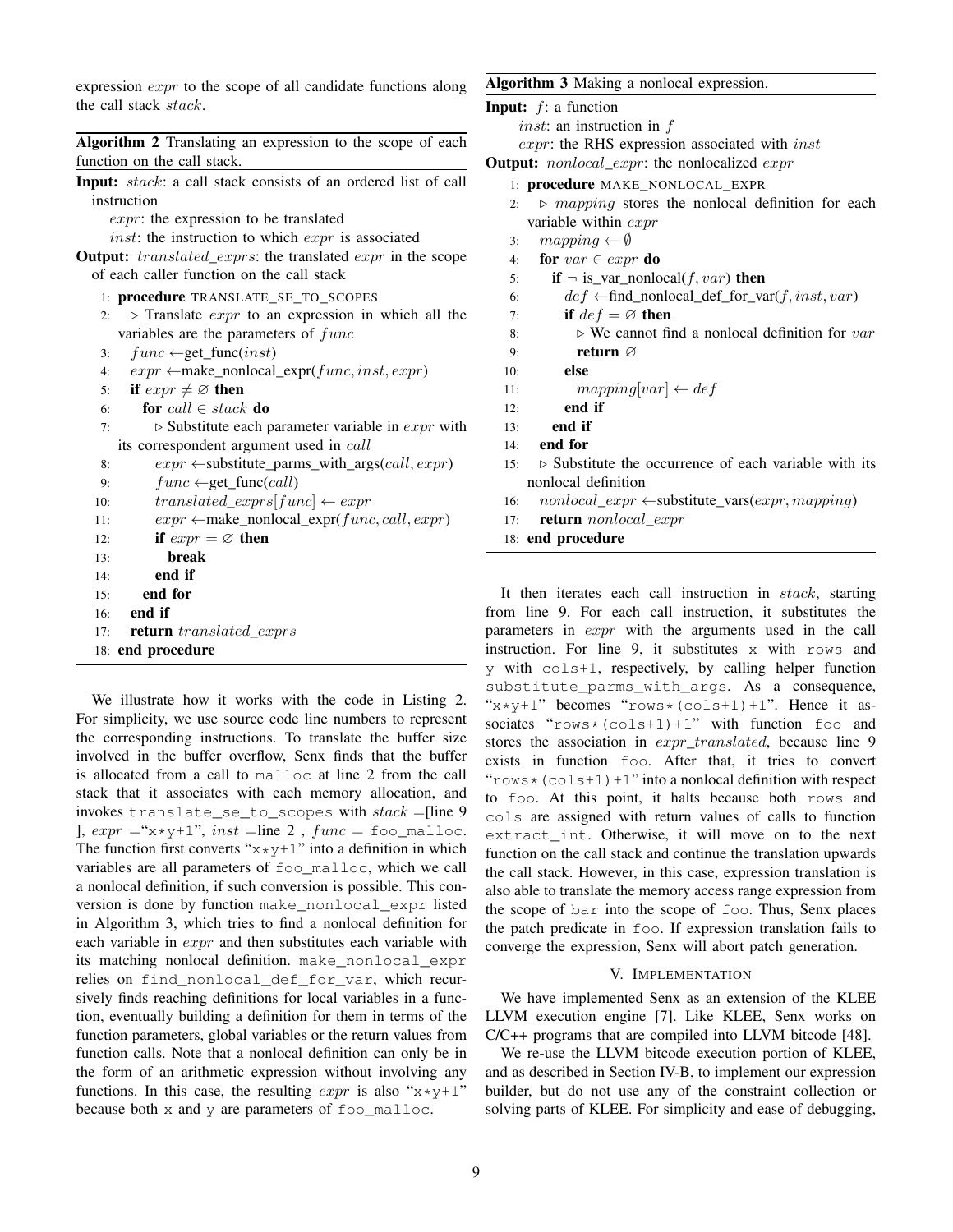we represent our expressions as text strings. To support arithmetic operations and simple math functions on expressions, we leverage GiNaC, a C++ library designed to provide support for symbolic manipulations of algebra expressions [1].

We implement a separate LLVM transformation pass to annotate LLVM bitcode with information on loops such as the label for loop pre-header and header, which is subsequently used by access range analysis. This pass relies on LLVM's canonicalization of natural loops to normalize loops [8]. We extend LLVMSlicer [46] for loop cloning. To locate error handling code, we use Talos [19].

Our memory allocation logger uses KLEE to interpose on memory allocations and stores the call stack for each memory allocation. Senx extends KLEE to detect integer overflows and incorporates the existing memory fault detection in KLEE to trigger our patch generation. For alias analysis, Senx leverages DSA pointer analysis [22].

Senx is implemented with 2,543 lines of C/C++ source code, not including the Talos component [19] used to identify error handling code.

## VI. DISCUSSION

Our prototype of Senx supports three vulnerability types: buffer overflow, bad cast, and integer overflow. And we believe that safety properties can be used to produce patches for many other vulnerability types. Because our goal is to produce source code patches that can be adopted by developers, this approach can be applied to any vulnerability type as long as the safety property for the vulnerability type can be concretized to program expressions in the source code of target programs.

For example, a safety property can be written for temporal vulnerabilities such as time-of-check-to-time-of-use vulnerabilities with the information on what operations are considered as a check and what operations are considered as a use. A safety property can also be written for missing security check vulnerabilities with information on what operations require security checks and what API functions are used to perform those security checks. Although providing such information can require some effort from the developers, it only needs to be done for one time.

We note that additional instrumentation in the source code is needed for certain vulnerabilities. In our evaluation of Senx on real-world vulnerabilities we found that the most common reason that prevents Senx from generating a patch is the inability to find a common program scope where all program expressions required to synthesize a predicate are available. For such cases, the ability to create function clones with additional arguments that pass the required expressions between function scopes would enable Senx to also cover these cases. We plan to add such capability to Senx in our future work.

## VII. EVALUATION

First, we evaluate the effectiveness of Senx in fixing realworld vulnerabilities. Second, we evaluate the quality of the patches generated by Senx. We manually examine all the

| App.       | <b>Description</b>                          | <b>SLOC</b> |
|------------|---------------------------------------------|-------------|
| autotrace  | a tool to convert bitmap to vector graphics | 19.383      |
| binutils   | a collection of programming tools for       | 2.394.750   |
|            | managing and creating binary programs       |             |
| libming    | a library for creating Adobe Flash files    | 88,279      |
| libtiff    | a library for manipulating TIFF graphic     | 71.434      |
|            | files                                       |             |
| <b>PHP</b> | the official interpretor for PHP program-   | 746,390     |
|            | ming language                               |             |
| sqlite     | a relational database engine                | 189.747     |
| ytnef      | TNEF stream reader                          | 15.512      |
| zziplib    | a library for reading ZIP archives          | 24.886      |
| jasper     | a codec for JPEG standards                  | 30,915      |
| libarchive | a multi-format archive and compression      | 158,017     |
|            | library                                     |             |
| potrace    | a tool for tracing bitmap graphics          | 20,512      |
| Total      | N/A                                         | 3,817,268   |

TABLE II: Applications for testing real-world vulnerabilities.

produced patches for correctness and compare them to the developer created patch. For the sake of space, we only describe two of the patches in detail. Third, we compare Senx against state-of-art APR tools including Angelix and SemFix. Last, we measure the applicability of loop cloning, access range analysis, and expression translation using a larger dataset.

## *A. Experiment Setup*

We choose vulnerabilities in popular applications for Senx to attempt to patch by searching online vulnerability databases [10], [15], [33], software bug report databases, developers' mailing groups [5], [37], [41], and exploit databases [35]. We focus on vulnerabilities that fall into one of the three types of vulnerabilities Senx can currently handle. We then select vulnerabilities that meet the following three criteria: 1) an input to trigger the vulnerability is either available or can be created from the information available, 2) the vulnerable application can be compiled into LLVM bitcode and executed correctly by KLEE, and 3) the vulnerable application uses standard memory allocation functions such as malloc to allocate memory as Senx currently relies on this to infer the allocation size of objects. Applications that use custom memory allocation routines are currently not supported by Senx. We obtain the vulnerability-triggering inputs or information about such inputs from the blogs of security researchers, bug reports, exploit databases, mailing groups for software users, or test cases attached to patch commits [2], [3], [6], [35], [44], [56].

From this, we select 42 real-world buffer overflow, bad cast, and integer overflow vulnerabilities along with proof of concept exploits to evaluate the effectiveness of Senx in patching vulnerabilities. The vulnerabilities are from 11 applications show in Table II, which include 8 media and archive tools and libraries, PHP, sqlite, and a collection of programming tools for managing and creating binary programs. The associated vulnerabilities consist of 19 buffer overflows, 13 bad casts, and 10 integer overflows.

All our experiments were conducted directly on these vulnerable applications on a desktop with quad-core 3.40GHz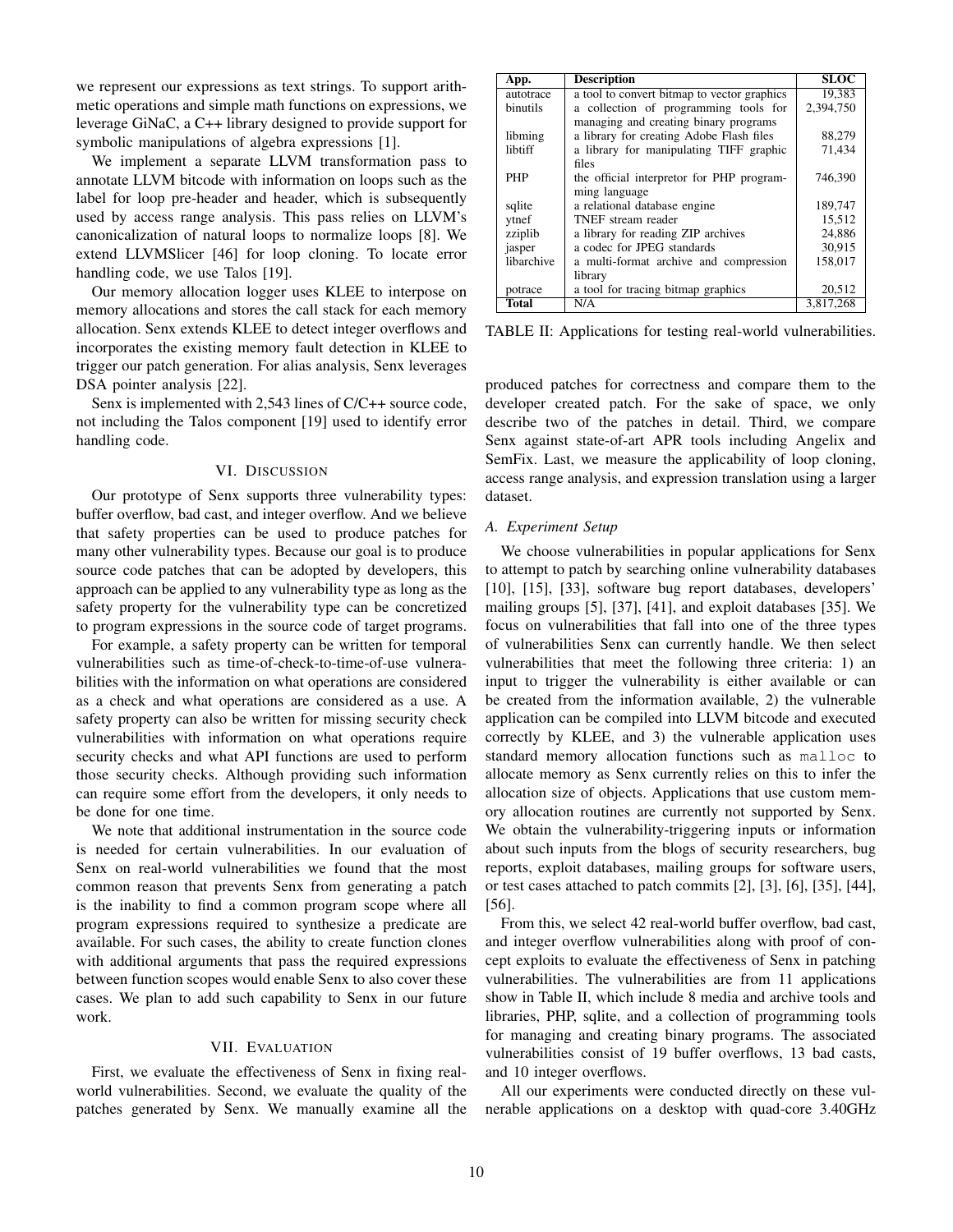Intel i7-3770 CPU, 16GB RAM, 3TB SATA hard drive and 64-bit Ubuntu 14.04.

## *B. How Effective is Senx in Patching Vulnerabilities?*

For each vulnerability of an application, we run the corresponding program under Senx with a vulnerability-triggering input. If Senx generates a patch, we manually examine the patch for correctness. If Senx aborts patch generation, we examine what caused Senx to abort.

Our results are summarized in Table III. Column "Type" indicates whether the vulnerability is a 'B' buffer overflow, 'C' bad cast, or 'I' integer overflow. Column "Expressions" shows whether Senx can successfully construct all expressions that are required to synthesize a patch, as some code constructs may contain expressions outside of the theories Senx supports in its symbolic ISA. "Loop Analysis" describes whether loop cloning or access range analysis (ARA) is used if the vulnerability contained a loop. "Patch Placement" lists the type of patch placement: "Trivial" means that the patch is placed in the same function as the vulnerability and "Translated" means that the patch must be translated to a different function. "Data Access" describes whether or not the patch predicate involves complex data access such as fields in a struct or array indices. Finally, "Patched?" summarizes whether the patch generated by Senx fixes a vulnerability. The 10 vulnerabilities where Senx aborts generating a patch are highlighted in red.

Over the 42 vulnerabilities, Senx generates 32 (76.2%) patches, all of which are correct according to our three criteria. Of the 13 patched buffer overflows, loop analysis is roughly split between loop cloning and access range analysis (6 and 8) respectively). Senx elects not to use loop cloning mainly due to two causes. First, due to an imprecise alias analysis that does not distinguish different fields of structs correctly, the program slicing tool utilized by Senx may include instructions that are irrelevant to computing loop iterations into slices. Unfortunately these instructions call functions that can have side-effects so the slices cannot be used by Senx. Second, for a few cases the entire body of the loops is control dependent on the result of a call to a function that has side-effects. For example, the loops involved in CVE-2017-5225 are only executed when a call to malloc succeeds. Because malloc can make system calls, Senx also cannot clone the loops.

Senx must place 23.8% of the patches in a function different from where the vulnerability exists. This is particularly acute for buffer overflows (31.6% of cases), which have to compare a buffer allocation with a memory access range. This illustrates that expression translation contributes significantly to the patch generation ability of Senx, particularly for buffer overflows, which make up the majority of memory corruption vulnerabilities. Senx's handling of complex data accesses is also used in 48.5% of the patches, indicating this capability is required to handle a good number of vulnerabilities

Senx aborts patch generation for 10 vulnerabilities. The dominant cause for these aborts is that Senx is not able to converge to a function scope where all symbolic variables in the patch predicate are available. There is also one case (jasper-CVE-2017-5501) where Senx cannot find appropriate error-handling code to synthesize the patch. In these cases, the patch requires more significant changes to the application code that are beyond the capabilities of Senx. In other cases, Senx detects that there are multiple reaching definitions for patch predicates that it does not have an execution input for. Currently, Senx only accepts one execution path executed by the single vulnerability-triggering input. In the future we plan to handle these cases by allowing Senx to accept multiple inputs to cover the paths along which the other reaching definitions exist. Finally, Senx aborts for a couple of vulnerabilities because both loop cloning and access range analysis fail.

## *C. What is the Quality of the Produced Patches?*

For each patch generated by Senx, we manually examine the patch for correctness. To determine if a patch is correct, we apply the three following tests: a) we apply the patch to the target program and verify that the vulnerability is no longer triggered by the vulnerability-triggering input, b) we run the built-in test suite provided by the vendor of the target program to verify that the entire test suite is passed, c) we check for semantic equivalence with the official patch released by the vendor, if available, by manually examining if the patch generated by Senx affects the behavior of the target program in the same way as the official patch, and semantic correctness by analyzing the code manually. We consider a patch is correct only when all three tests are passed. Our examination finds that all produced patches are correct.

Out of the 32 generated patches, we select 2 patches to describe in detail.

libtiff-CVE-2017-5225. This is a heap buffer overflow in libtiff, which can be exploited via a specially crafted TIFF image file. The overflow occurs in a function cpContig2SeparateByRow that parses a TIFF image into rows and dynamically allocates a buffer to hold the parsed image based on the number of pixels per row and bits per pixel. By using an inconsistent bits per pixel parameter, the attacker can cause libtiff to allocate a buffer smaller than the size of the pixel data and cause a buffer overflow.

When Senx captures the buffer overflow via running libtiff with a crafted TIFF image file, it first identifies that the buffer is allocated using the value of variable scanlinesizein and the starting address of the buffer is stored in variable inbuf. Hence it uses [inbuf, inbuf + scanlinesizein] to denote the buffer range. Senx then finds that the buffer overflow occurs in a 3-level nested loop and that the pointer used to access the buffer is dependent on the loop induction variable. Senx classifies the vulnerability as a buffer overflow.

Loop cloning fails because the loop slice is dependent on a call to \_TIFFmalloc, which subsequently calls malloc. Thus, Senx applies access range analysis. Access range analysis detects that only the outer and inner-most loops affect the memory access pointer and from the extracted induction variables, computes the expression [inbuf, inbuf+spp\*imagewidth] to represent the access range.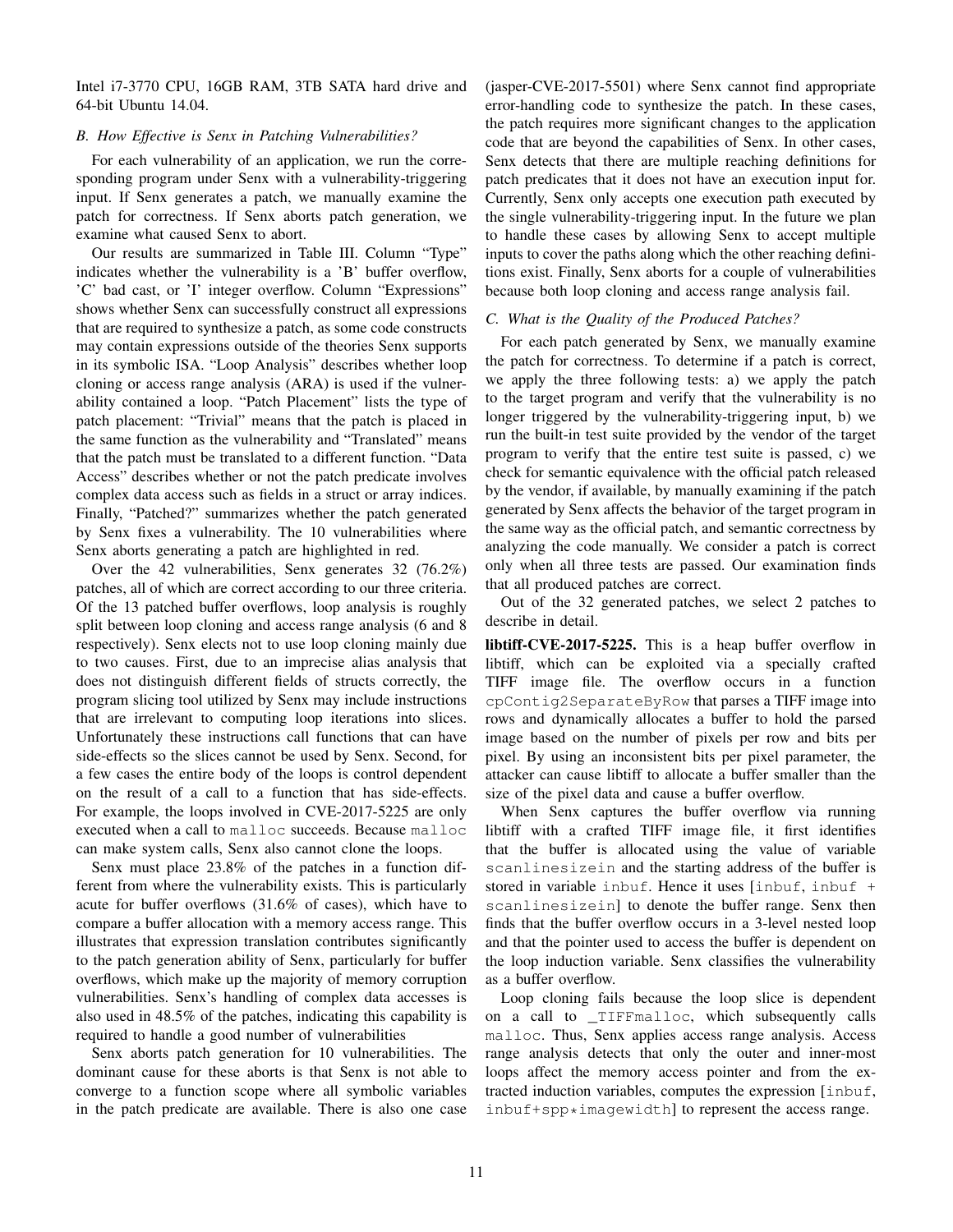| App.       | CVE#           | <b>Type</b>    | <b>Expressions</b> | <b>Loop Analysis</b>     | <b>Patch Placement</b> | <b>Data Access</b> | Patched?                |
|------------|----------------|----------------|--------------------|--------------------------|------------------------|--------------------|-------------------------|
| sqlite     | CVE-2013-7443  | I              | Determinate        |                          | Failed                 |                    | Х                       |
|            | CVE-2017-13685 | $\mathbf I$    | Determinate        |                          | Trivial                | Simple             | ✓                       |
| zziplib    | CVE-2017-5976  | $\overline{B}$ | Determinate        | Cloned                   | Translated             | Complex            | $\overline{\checkmark}$ |
|            | CVE-2017-5974  | $\rm I$        | Determinate        |                          | Translated             | Complex            | ✓                       |
|            | CVE-2017-5975  | $\mathbf I$    | Determinate        |                          | Translated             | Complex            | ✓                       |
| Potrace    | CVE-2013-7437  | $\overline{C}$ | Determinate        | $\equiv$                 | <b>Trivial</b>         | Complex            | J                       |
| libming    | CVE-2016-9264  | $\mathbf I$    | Determinate        |                          | Trivial                | Simple             | ✓                       |
| libtiff    | CVE-2016-9273  | $\overline{B}$ | Indeterminate      |                          |                        |                    | $\overline{\mathsf{x}}$ |
|            | CVE-2016-9532  | $\mathbf{B}$   | Determinate        | Cloned                   | Trivial                | Complex            | ✓                       |
|            | CVE-2017-5225  | B              | Determinate        | <b>ARA</b>               | Trivial                | Simple             | ✓                       |
|            | CVE-2016-10272 | B              | Determinate        | <b>ARA</b>               | Translated             | Simple             | ✓                       |
|            | CVE-2016-10092 | $\mathbf I$    | Determinate        |                          | Translated             | Simple             | ✓                       |
|            | CVE-2016-5102  | $\bf I$        | Determinate        | $\overline{\phantom{0}}$ | Trivial                | Simple             | ✓                       |
|            | CVE-2006-2025  | $\mathbf C$    | Determinate        |                          | Trivial                | Complex            | ✓                       |
| libarchive | CVE-2016-5844  | $\overline{C}$ | Determinate        |                          | <b>Trivial</b>         | Complex            | ᡒ                       |
| jasper     | CVE-2016-9387  | $\overline{c}$ | Determinate        |                          | <b>Trivial</b>         | Complex            | ✓                       |
|            | CVE-2016-9557  | $\mathsf{C}$   | Determinate        | $\overline{\phantom{0}}$ | Trivial                | Complex            | ✓                       |
|            | CVE-2017-5501  | $\mathbf C$    | Determinate        | $\overline{\phantom{0}}$ | Failed/Error handling  |                    | Х                       |
| ytnef      | CVE-2017-9471  | $\overline{B}$ | Determinate        | Cloned                   | Trivial                | Simple             | ✓                       |
|            | CVE-2017-9472  | $\mathbf B$    | Determinate        | Cloned                   | Trivial                | Simple             | ✓                       |
|            | CVE-2017-9474  | B              | Determinate        | Failed                   |                        |                    | Х                       |
| PHP        | CVE-2011-1938  | $\overline{B}$ | Determinate        | <b>ARA</b>               | Translated             | Simple             | $\overline{\checkmark}$ |
|            | CVE-2014-3670  | B              | Determinate        | <b>ARA</b>               | Translated             | Complex            | ✓                       |
|            | CVE-2014-8626  | $\mathbf{B}$   | Determinate        | Cloned                   | Trivial                | Simple             | ✓                       |
| binutils   | CVE-2017-15020 | $\overline{B}$ | Determinate        | <b>ARA</b>               | <b>Translated</b>      | Simple             | ✓                       |
|            | CVE-2017-9747  | B              | Determinate        | Cloned                   | Translated             | Simple             | ✓                       |
|            | CVE-2017-12799 | $\mathbf I$    | Determinate        |                          | Trivial                | Simple             | ✓                       |
|            | CVE-2017-6965  | $\mathbf I$    | Determinate        |                          | Failed                 |                    | Х                       |
|            | CVE-2017-9752  | $\mathbf I$    | Determinate        |                          | Translated             | Simple             | ✓                       |
|            | CVE-2017-14745 | $\mathbf C$    | Determinate        |                          | Failed                 |                    | Х                       |
| autotrace  | CVE-2017-9151  | $\overline{B}$ | Indeterminate      |                          |                        |                    | $\overline{\mathsf{x}}$ |
|            | CVE-2017-9153  | $\overline{B}$ | Indeterminate      |                          |                        |                    | X                       |
|            | CVE-2017-9156  | $\bf{B}$       | Determinate        | <b>ARA</b>               | Trivial                | Simple             | J                       |
|            | CVE-2017-9157  | $\bf{B}$       | Determinate        | <b>ARA</b>               | Trivial                | Simple             | ✓                       |
|            | CVE-2017-9168  | B              | Determinate        | Failed                   |                        |                    | Х                       |
|            | CVE-2017-9191  | $\mathbf B$    | Determinate        | ARA                      | Failed                 |                    | $\mathbf{x}$            |
|            | CVE-2017-9161  | $\mathsf{C}$   | Determinate        |                          | Trivial                | Simple             | ╱                       |
|            | CVE-2017-9183  | $\mathbf C$    | Determinate        |                          | Trivial                | Complex            | ✓                       |
|            | CVE-2017-9197  | $\mathcal{C}$  | Determinate        |                          | Trivial                | Complex            | ✓                       |
|            | CVE-2017-9198  | $\mathsf{C}$   | Determinate        |                          | Trivial                | Complex            | ✓                       |
|            | CVE-2017-9199  | $\mathbf C$    | Determinate        |                          | Trivial                | Complex            | ✓                       |
|            | CVE-2017-9200  | C              | Determinate        | $\equiv$                 | Trivial                | Complex            | ✓                       |

TABLE III: Patch generation by Senx

Because both the buffer range and the access range start at inbuf, Senx synthesizes the patch predicate as  $spp*imagewidth > scanning$  scanlinesizein. Senx then finds that cpContig2SeparateByRow contains error handling code, which has a label bad, and generates the patch as below. As the buffer allocation and overflow occur in the same function, Senx puts the patch immediately before the buffer allocation.

```
if (spp*imagewidth > scanning canlinesize in)goto bad;
```
The official patch invokes the same error handling and is placed at the same location as Senx's patch. However, the official patch checks that "(bps  $!= 8$ )". From further analysis, we find that both patches are equivalent, though the human-generated patch relies on the semantics of the libtiff format, while Senx's patch directly checks that the loop cannot exceed the size of the allocated buffer.

libarchive-CVE-2016-5844. This integer overflow in the ISO parser in libarchive can result in a denial of service via a specially crafted ISO file. The overflow happens in function choose\_volume when it multiplies a block index, which is a 32-bit integer, with a constant number. This can exceed the maximum value that can be represented by a 32-bit integer and overflow into a negative number, which is then used as a file offset.

Senx detects the integer overflow when it runs libarchive's ISO parser with a crafted ISO file. It generates an expression of the overflown value as the product of 2048 and vd→location. Further Senx detects that the overflown value is assigned to a 64-bit variable skipsize, thus classifying this as a repairable integer overflow. Senx patches the vulnerability by casting the 32-bit value to a 64-bit value before multiplying:

− s k i p s i z e = LOGICAL\_BLOCK\_SIZE \* vd−>l o c a t i o n ;  $+$  skipsize = 2048  $*$  (int64\_t)vd->location;

The official patch is essentially identical to the patch generated by Senx. The only difference is that the official patch uses the constant LOGICAL\_BLOCK\_SIZE rather than its equivalent value 2048 in the multiplication.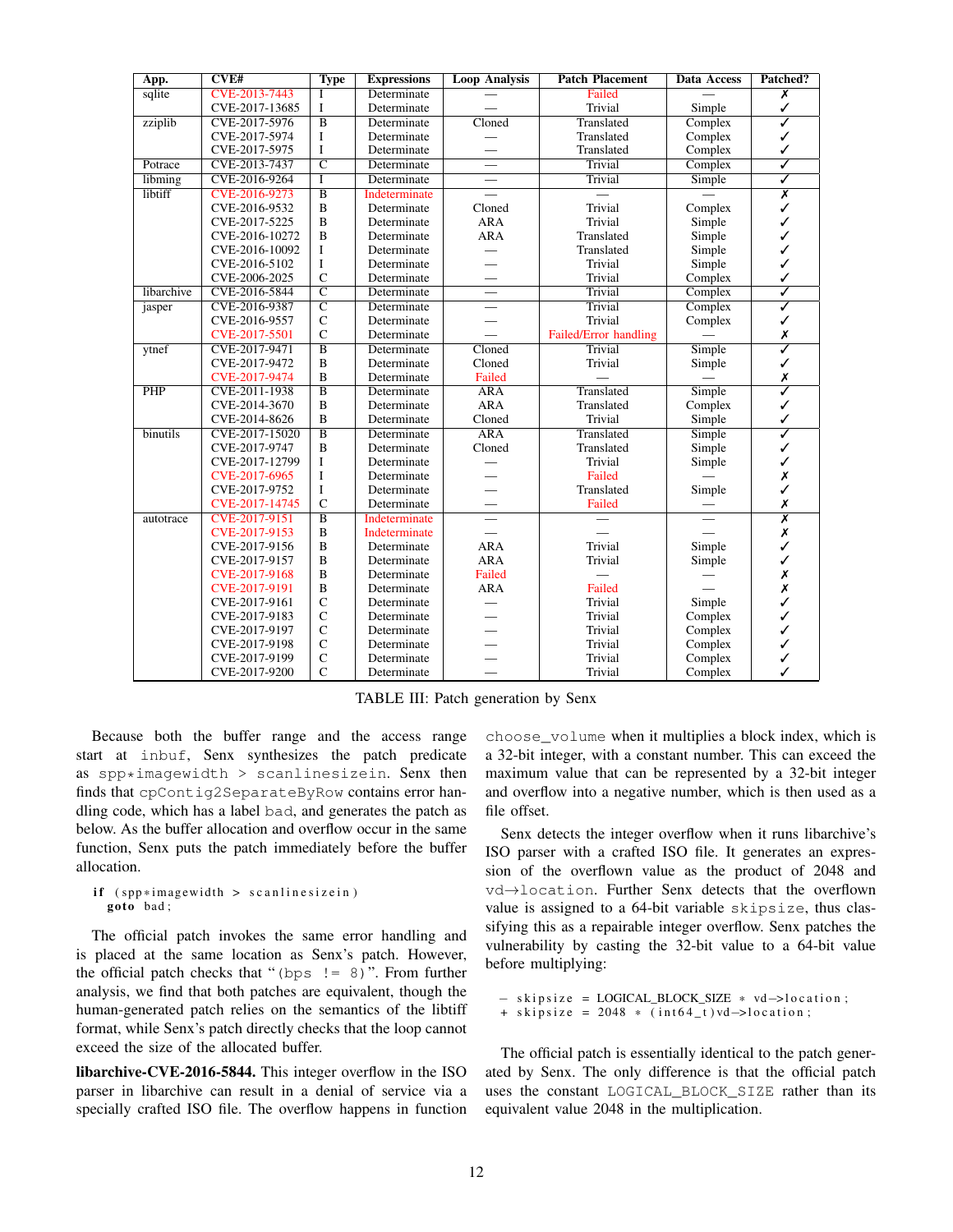# *D. Comparison with Other Work*

To illustrate whether Senx can address the limitations of state-of-art APR tools, we evaluate the effectiveness of Senx against SemFix [34] and Angelix [30]. Because SemFix and Angelix require considerable effort for each application and vulnerability, we were only able to make this comparison on 2 vulnerabilities for one application, autotrace. We use all four built-in test inputs for autotrace, and 50 randomly generated inputs for examples and one vulnerable-triggering input for each vulnerability.

In both cases Semfix and Angelix are unable to generate a patch either because they are unable to locate an existing program constructs to change to pass both positive test inputs and negative test inputs, or they are unable to synthesize a guard statement to prevent the vulnerabilities from being triggered. Senx, on the other hand, is able to generate working patches for both vulnerabilities.

## *E. Applicability*

We evaluate how applicable loop cloning, access range analysis and expression translation are across a larger dataset. To generate such a dataset, we extract all loops that access memory buffers and the allocations of these buffers from the 11 programs in GNU Coreutils, regardless of whether they contain vulnerabilities or not. We then apply Senx's loop analysis to all loops and find that loop cloning can be applied to 88% of the loops and access range analysis can be applied to 46% of the loops. This is in line with our results from the vulnerabilities. For the sake of space, we describe the details of these experiments in the Appendix.

#### VIII. RELATED WORK

## *A. Automatic Patch Generation*

Leveraging Fix Patterns. By observing common humandeveloper generated patches, PAR generates patches using fix patterns such as altering method parameters, adding a null checker, calling another method with the same arguments, and adding an array bound checker [20]. Senx differs from PAR in two aspects. First, PAR is unable to generate a patch when the correct variables or methods needed to synthesize a patch are not accessible at the faulty function or method. Second, PAR uses a trial-and-error approach that tries out not only each fixing pattern upon a given bug, but also variables or methods that are accessible at the faulty function or method to synthesize a patch. On the contrary, Senx employs a guided approach that identifies the type of the given bug and chooses a corresponding patch model to generate the patch for the bug and systematically finds the correct variables to synthesize the patch based on semantic information provided by a patch model.

LeakFix fixes memory leak bugs by adding a memory deallocation statement for a leaked memory allocation at the correct program location [16]. By abstracting a program into a CFG containing only program statements related to memory allocation, deallocation, and usage, LeakFix transforms the problem of finding a fix for a memory leak into searching for a CFG edge where a memory deallocation statement can be added to fix the memory leak without introducing new bugs.

Using Program Mutations. GenProg is a pioneering work that induces program mutations, i.e. genetic programming, to generate patches [55]. Leveraging test suites, it focuses on program code that is executed for negative test cases but not for positive test cases and utilizes program mutations to produce modifications to a program. As a feedback to its program mutation algorithm, it considers the weighted sum of the positive test cases and negative test cases that the modified program passes. Treating all the results of program mutations as a search space, its successor improves the scalability by changing to use patches instead of abstract syntax trees to represent modifications and exploiting search space parallelism [23].

Using SMT Solvers. SemFix [34] and Angelix [30] use constraint solving to find the needed expression to replace incorrect expressions used in a program. By executing a target program symbolically with both inputs triggering a defect and inputs not triggering the defect, they identify the constraints that the target program must satisfy to process both kinds of inputs correctly. They then synthesize a patch using componentbased program synthesis, which combines components such as variables, constants, and arithmetic operations to synthesize a symbolic expression that can make the target program satisfy the identified constraints.

Learning from Correct Code. Prophet learns from existing correct patches [27]. It uses a parameterized log-linear probabilistic model on two features extracted from the abstract trees of each patch: 1) the way the patch modifies the original program and 2) the relationships between how the values accessed by the patch are used by the original program and by the patched program. With the probabilistic model, it ranks candidate patches that it generated for a defect by the probabilities of their correctness. Finally it uses test suites to test correctness of the candidate patches. Like other generate-and-validate automatic patch generation techniques, its effectiveness depends on the quality of the test suites.

#### *B. Mitigating Security Vulnerabilities*

Fortifying Programs. One way to prevent vulnerabilities from being exploited is by fortifying programs to make them more robust to malicious inputs. Software Fault Isolation (SFI) instruments checks before memory operations to ensure that they cannot corrupt memory [18], [31], [52], [57]. Control Flow Integrity (CFI) learns valid control flow transfers of a program and validates control flow transfers to prevent execution of exploit code [13], [51], [58]. Alternatively, some techniques modify the layout or permissions of critical memory regions to detect or prevent exploits [9], [12], [43], [45], [49], [50].

By contrast, Talos introduces the notion of Security Workarounds for Rapid Response (SWRR), which steers program execution away from a vulnerability to error handling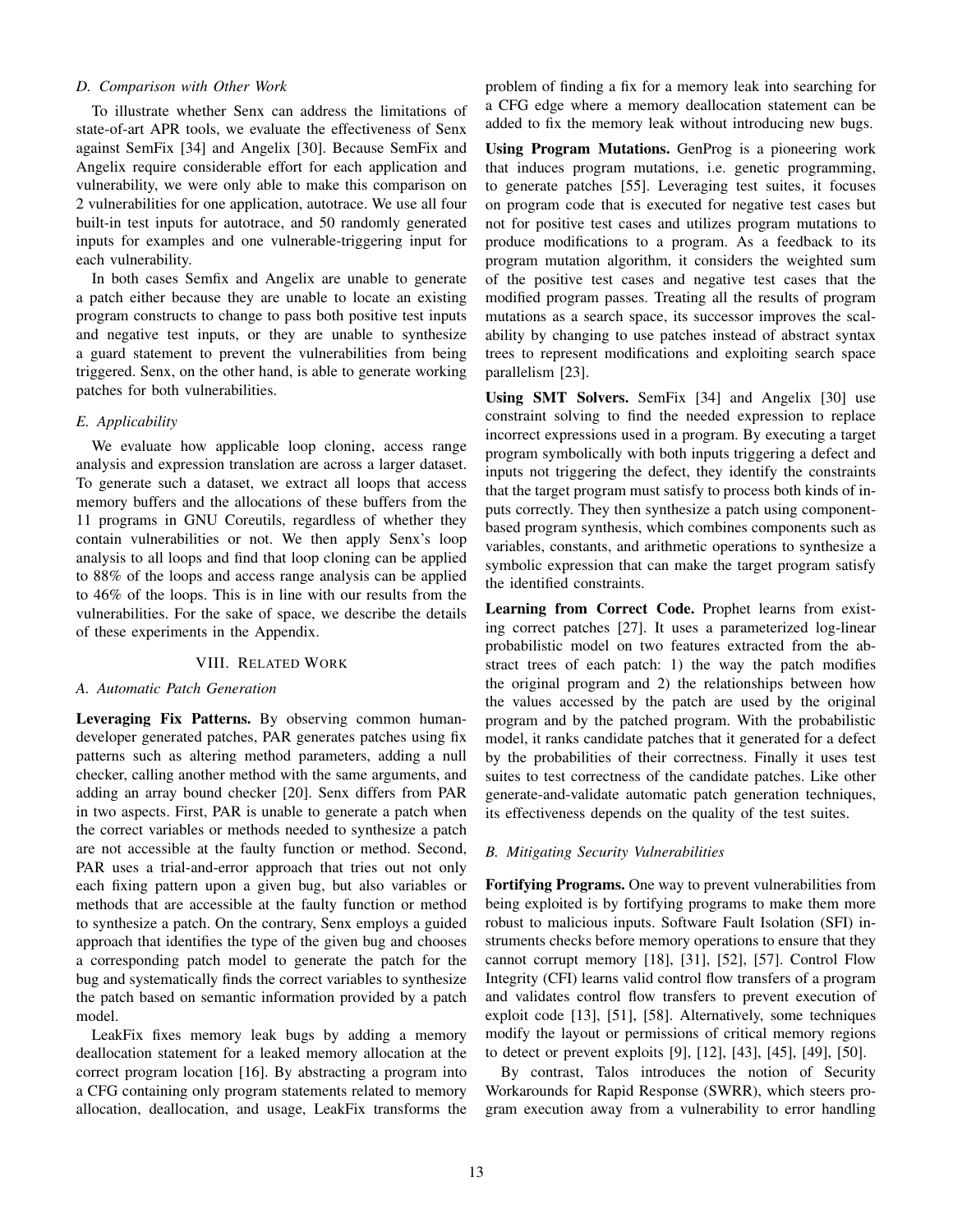code, and instruments SWRRs to programs to prevent malicious inputs from triggering vulnerabilities [19].

While these techniques prevent exploit of vulnerabilities at the cost of extra runtime overhead or loss of program functionality, Senx generates patches to fix vulnerabilities without imposing such a cost.

Filtering Inputs. Some techniques detect and simply filter out malicious inputs [4], [11], [28], [47], [53]. Among them, Bouncer combines static analysis and symbolic analysis to infer the constraints to exploit a vulnerability and generates an input filter to drop such malicious inputs [11]. Shields models a vulnerability as a protocol state machine and constructs network filters based on it [53].

While most of these techniques identify malicious inputs by the semantics or syntax of the malicious inputs, some of them focus on the semantics of vulnerabilities [4], [28]. Similar to these techniques, Senx also uses the semantics of vulnerabilities to synthesize patches. However, Senx has a different goal of generating patches to fix vulnerabilities.

Rectifying Inputs. Alternative to filtering inputs, some techniques rectify malicious inputs to prevent them from triggering vulnerabilities. With taint analysis, SOAP learns constraints on input by observing program executions with benign inputs. From the constraints that it has learned, it identifies input that violates the constraints and tries to change the input to make it satisfy the constraints. By doing so, it not only renders the input harmless but also allows the desired data in the rectified input to be correctly processed [25].

Based on the observation that exploit code embedded in inputs is often fragile to any slight changes, A2C encodes inputs with a one-time dictionary and decodes them only when the program execution goes beyond the paths likely to have vulnerabilities in order to disable the embedded exploit code [21].

## IX. CONCLUSION

This paper presents the design and implementation of Senx, a system that uses human-specified safety properties to generates patches for buffer overflow, bad cast, and integer overflow vulnerabilities. Senx uses three novel program analysis techniques introduced in this paper: loop cloning, access range analysis and expression translation. In addition, Senx utilizes an expression representation that facilitates the translation of expressions extracted from symbolic execution back into C/C++ source code. Enabled by these techniques, Senx generates patches correctly for 76% of the 42 real-world vulnerabilities. Senx's main limitations are limited precision in alias analysis for loop cloning, and the inability to converge expressions to find a location in the program where all necessary variables are in scope.

#### ACKNOWLEDGEMENT

This research was supported in part by an NSERC Discovery Grant (RGPIN 2018-05931) and a Canada Research Chair (950-228402).

### **REFERENCES**

- [1] GiNaC is Not a CAS. http://www.ginac.de/, 2018. Accessed: May, 2018.
- [2] http://blogs.gentoo.org/ago, 2018. Accessed: May, 2018.
- [3] http://github.com/asarubbo/poc, 2018. Accessed: May, 2018.
- [4] BRUMLEY, D., NEWSOME, J., SONG, D., WANG, H., AND JHA, S. Towards automatic generation of vulnerability-based signatures. In *Proceedings of the 2006 IEEE Symposium on Security and Privacy* (Washington, DC, USA, 2006), SP '06, IEEE Computer Society, pp. 2– 16.
- [5] http://lists.gnu.org/archive/html/bug-coreutils/, 2018. Accessed: May, 2018.
- [6] http://bugzilla.maptools.org/, 2018. Accessed: May, 2018.
- [7] CADAR, C., DUNBAR, D., AND ENGLER, D. Klee: Unassisted and automatic generation of high-coverage tests for complex systems programs. In *Proceedings of the 8th USENIX Conference on Operating Systems Design and Implementation* (Berkeley, CA, USA, 2008), OSDI'08, USENIX Association, pp. 209–224.
- [8] http://llvm.org/docs/Passes.html#loop-simplify-canonicalize-naturalloops, 2018. Accessed: May, 2018.
- [9] CHEN, P., XU, J., HU, Z., XING, X., ZHU, M., MAO, B., AND LIU, P. What you see is not what you get! thwarting just-in-time rop with chameleon. In *2017 47th Annual IEEE/IFIP International Conference on Dependable Systems and Networks (DSN)* (June 2017), pp. 451–462.
- [10] http://cve.mitre.org, 2018. Accessed: May, 2018.
- [11] COSTA, M., CASTRO, M., ZHOU, L., ZHANG, L., AND PEINADO, M. Bouncer: Securing software by blocking bad input. In *Proceedings of Twenty-first ACM SIGOPS Symposium on Operating Systems Principles* (New York, NY, USA, 2007), SOSP '07, ACM, pp. 117–130.
- [12] COWAN, C., PU, C., MAIER, D., WALPOLE, J., BAKKE, P., BEATTIE, S., GRIER, A., WAGLE, P., ZHANG, Q., AND HINTON, H. StackGuard: Automatic adaptive detection and prevention of buffer-overflow attacks. In *Proc. of the 7th USENIX Security Symposium* (Jan. 1998), pp. 63–78.
- [13] CRISWELL, J., DAUTENHAHN, N., AND ADVE, V. KCoFI: Complete Control-Flow Integrity for Commodity Operating System Kernels. In *Proceedings of the 2014 IEEE Symposium on Security and Privacy* (Washington, DC, USA, 2014), SP '14, IEEE Computer Society, pp. 292–307.
- [14] CULLMANN, C., AND MARTIN, F. Data-Flow Based Detection of Loop Bounds. In *Workshop on Worst-Case Execution Time* (2007).
- [15] http://www.cvedetails.com, 2018. Accessed: May, 2018.
- [16] GAO, Q., XIONG, Y., MI, Y., ZHANG, L., YANG, W., ZHOU, Z., XIE, B., AND MEI, H. Safe memory-leak fixing for c programs. In *Proceedings of the 37th International Conference on Software Engineering - Volume 1* (Piscataway, NJ, USA, 2015), ICSE '15, IEEE Press, pp. 459– 470.
- [17] GOPAN, D., AND REPS, T. Low-level library analysis and summarization. In *Computer Aided Verification* (Berlin, Heidelberg, 2007), W. Damm and H. Hermanns, Eds., Springer Berlin Heidelberg, pp. 68– 81.
- [18] HUANG, W., HUANG, Z., MIYANI, D., AND LIE, D. Lmp: Lightweighted memory protection with hardware assistance. In *Proceedings of the 32Nd Annual Conference on Computer Security Applications* (New York, NY, USA, 2016), ACSAC '16, ACM, pp. 460–470.
- [19] HUANG, Z., D'ANGELO, M., MIYANI, D., AND LIE, D. Talos: Neutralizing vulnerabilities with security workarounds for rapid response. In *2016 IEEE Symposium on Security and Privacy (SP)* (May 2016), pp. 618–635.
- [20] KIM, D., NAM, J., SONG, J., AND KIM, S. Automatic patch generation learned from human-written patches. In *Proceedings of the 2013 International Conference on Software Engineering* (Piscataway, NJ, USA, 2013), ICSE '13, IEEE Press, pp. 802–811.
- [21] KWON, Y., SALTAFORMAGGIO, B., KIM, I. L., LEE, K. H., ZHANG, X., AND XU, D. A2c: Self destructing exploit executions via input perturbation. In *Proceedings of NDSS'17* (2017), Internet Society.
- [22] LATTNER, C., LENHARTH, A., AND ADVE, V. Making contextsensitive points-to analysis with heap cloning practical for the real world. In *Proceedings of the 28th ACM SIGPLAN Conference on Programming Language Design and Implementation* (New York, NY, USA, 2007), PLDI '07, ACM, pp. 278–289.
- [23] LE GOUES, C., DEWEY-VOGT, M., FORREST, S., AND WEIMER, W. A systematic study of automated program repair: Fixing 55 out of 105 bugs for \$8 each. In *Proceedings of the 2012 International Conference on Software Engineering* (June 2012), pp. 3–13.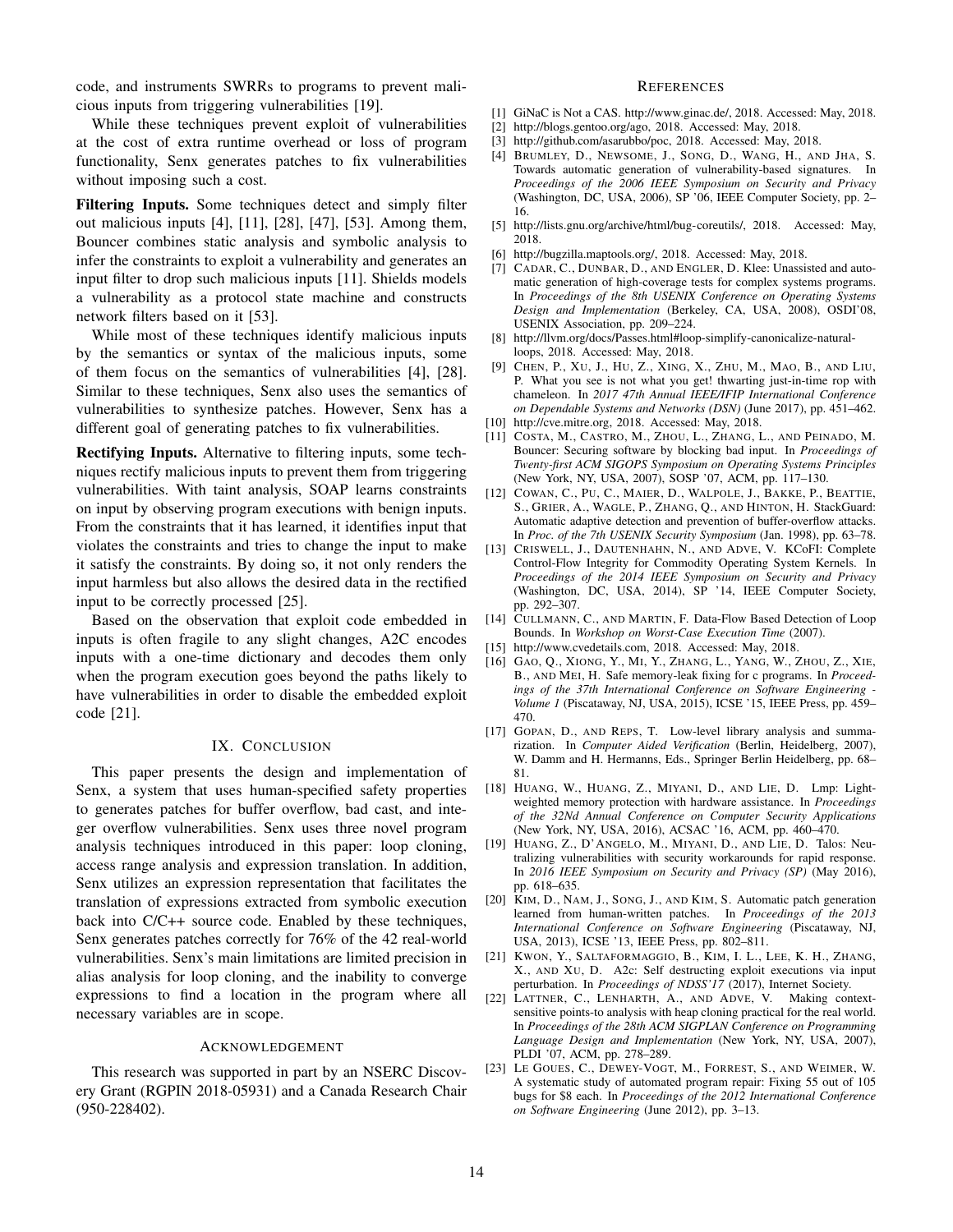- [24] LIN, Z., JIANG, X., XU, D., MAO, B., AND XIE, L. AutoPaG: Towards Automated Software Patch Generation with Source Code Root Cause Identification and Repair. In *Proceedings of the 2Nd ACM Symposium on Information, Computer and Communications Security* (New York, NY, USA, 2007), ASIACCS '07, ACM, pp. 329–340.
- [25] LONG, F., GANESH, V., CARBIN, M., SIDIROGLOU, S., AND RINARD, M. Automatic input rectification. In *Proceedings of the 34th International Conference on Software Engineering* (Piscataway, NJ, USA, 2012), ICSE '12, IEEE Press, pp. 80–90.
- [26] LONG, F., AND RINARD, M. Staged program repair with condition synthesis. In *Proceedings of the 2015 10th Joint Meeting on Foundations of Software Engineering* (New York, NY, USA, 2015), ESEC/FSE 2015, ACM, pp. 166–178.
- [27] LONG, F., AND RINARD, M. Automatic Patch Generation by Learning Correct Code. In *Proceedings of the 43rd Annual ACM SIGPLAN-SIGACT Symposium on Principles of Programming Languages* (New York, NY, USA, 2016), POPL '16, ACM, pp. 298–312.
- [28] LONG, F., SIDIROGLOU-DOUSKOS, S., KIM, D., AND RINARD, M. Sound input filter generation for integer overflow errors. In *Proceedings of the 41st ACM SIGPLAN-SIGACT Symposium on Principles of Programming Languages* (New York, NY, USA, 2014), POPL '14, ACM, pp. 439–452.
- [29] MECHTAEV, S., YI, J., AND ROYCHOUDHURY, A. Directfix: Looking for simple program repairs. In *Proceedings of the 37th International Conference on Software Engineering - Volume 1* (Piscataway, NJ, USA, 2015), ICSE '15, IEEE Press, pp. 448–458.
- [30] MECHTAEV, S., YI, J., AND ROYCHOUDHURY, A. Angelix: Scalable multiline program patch synthesis via symbolic analysis. In *Proceedings of the 38th International Conference on Software Engineering* (New York, NY, USA, 2016), ICSE '16, ACM, pp. 691–701.
- [31] MORRISETT, G., TAN, G., TASSAROTTI, J., TRISTAN, J.-B., AND GAN, E. RockSalt: better, faster, stronger SFI for the x86. In *Proceedings of the 2012 ACM SIGPLAN conference on Programming Language Design and Implementation (PLDI)* (New York, NY, USA, 2012), PLDI '12, ACM, pp. 395–404.
- [32] NAGARAKATTE, S., ZHAO, J., MARTIN, M. M. K., AND ZDANCEWIC, S. Softbound: highly compatible and complete spatial memory safety for C. In *ACM SIGPLAN conference on Programming Language Design and Implementation (PLDI)* (2009), pp. 245–258.
- [33] http://nvd.nist.gov, 2018. Accessed: May, 2018.
- [34] NGUYEN, H. D. T., QI, D., ROYCHOUDHURY, A., AND CHANDRA, S. Semfix: Program repair via semantic analysis. In *Proceedings of the 2013 International Conference on Software Engineering* (Piscataway, NJ, USA, 2013), ICSE '13, IEEE Press, pp. 772–781.
- [35] http://www.exploit-db.com, 2018. Accessed: May, 2018.
- [36] PERKINS, J. H., KIM, S., LARSEN, S., AMARASINGHE, S., BACHRACH, J., CARBIN, M., PACHECO, C., SHERWOOD, F., SIDIROGLOU, S., SULLIVAN, G., WONG, W.-F., ZIBIN, Y., ERNST, M. D., AND RINARD, M. Automatically patching errors in deployed software. In *Proceedings of the ACM SIGOPS 22Nd Symposium on Operating Systems Principles* (New York, NY, USA, 2009), SOSP '09, ACM, pp. 87–102.
- [37] http://bugs.php.net, 2018. Accessed: May, 2018.
- [38] http://www.php-security.org/MOPB/MOPB-41-2007.html, 2018. Accessed: May, 2018.
- [39] QI, Y., MAO, X., LEI, Y., DAI, Z., AND WANG, C. The strength of random search on automated program repair. In *Proceedings of the 36th International Conference on Software Engineering* (New York, NY, USA, 2014), ICSE 2014, ACM, pp. 254–265.
- [40] QI, Z., LONG, F., ACHOUR, S., AND RINARD, M. An analysis of patch plausibility and correctness for generate-and-validate patch generation systems. In *Proceedings of the 2015 International Symposium on Software Testing and Analysis* (New York, NY, USA, 2015), ISSTA 2015, ACM, pp. 24–36.
- [41] http://bugzilla.redhat.com, 2018. Accessed: May, 2018.
- [42] http://www.openwall.com/lists/oss-security/2012/05/03/4, 2018.
- [43] SHACHAM, H., PAGE, M., PFAFF, B., GOH, E.-J., MODADUGU, N., AND BONEH, D. On the Effectiveness of Address-Space Randomization. In *Proceedings of the 11th ACM Conference on Computer and Communications Security (CCS)* (Oct. 2004), pp. 298–307.
- [44] http://www.mail-archive.com/sqlite-users@mailinglists.sqlite.org/, 2018.
- [45] http://www.angelfire.com/sk/stackshield, 2018.
- [46] http://github.com/jirislaby/LLVMSlicer, 2018.
- [47] SÜSSKRAUT, M., AND FETZER, C. Robustness and security hardening of COTS software libraries. In *The 37th Annual IEEE/IFIP International Conference on Dependable Systems and Networks, DSN 2007, 25-28 June 2007, Edinburgh, UK, Proceedings* (2007), pp. 61–71.
- [48] http://llvm.org/, 2018.
- [49] http://pax.grsecurity.net/, 2018.
- [50] TIAN, D., ZENG, Q., WU, D., LIU, P., AND HU, C. Kruiser: Semisynchronized non-blocking concurrent kernel heap buffer overflow monitoring. In *19th Annual Network and Distributed System Security Symposium, NDSS 2012, San Diego, California, USA, February 5-8, 2012* (2012).
- [51] TICE, C., ROEDER, T., COLLINGBOURNE, P., CHECKOWAY, S., ER-LINGSSON, Ú., LOZANO, L., AND PIKE, G. Enforcing Forward-Edge Control-Flow Integrity in GCC & LLVM. In *23rd USENIX Security Symposium (USENIX Security 14)* (San Diego, CA, Aug. 2014), USENIX Association, pp. 941–955.
- [52] WAHBE, R., LUCCO, S., ANDERSON, T. E., AND GRAHAM, S. L. Efficient software-based fault isolation. In *ACM SIGOPS Operating Systems Review* (1994), vol. 27, pp. 203–216.
- [53] WANG, H. J., GUO, C., SIMON, D. R., AND ZUGENMAIER, A. Shield: Vulnerability-driven network filters for preventing known vulnerability exploits. In *Proceedings of the 2004 Conference on Applications, Technologies, Architectures, and Protocols for Computer Communications* (New York, NY, USA, 2004), SIGCOMM '04, ACM, pp. 193–204.
- [54] WEIMER, W., FRY, Z. P., AND FORREST, S. Leveraging program equivalence for adaptive program repair: Models and first results. In *Proceedings of the 28th IEEE/ACM International Conference on Automated Software Engineering* (Piscataway, NJ, USA, 2013), ASE'13, IEEE Press, pp. 356–366.
- [55] WEIMER, W., NGUYEN, T., LE GOUES, C., AND FORREST, S. Automatically Finding Patches Using Genetic Programming. In *Proceedings of the 31st International Conference on Software Engineering* (Washington, DC, USA, 2009), ICSE '09, IEEE Computer Society, pp. 364–374.
- [56] http://sourceware.org/bugzilla/, 2018. Accessed: May, 2018.
- [57] YEE, B., SEHR, D., DARDYK, G., CHEN, J. B., MUTH, R., ORMANDY, T., OKASAKA, S., NARULA, N., AND FULLAGAR, N. Native client: A sandbox for portable, untrusted x86 native code. In *Security and Privacy, 2009 30th IEEE Symposium on* (2009), pp. 79–93.
- [58] ZHANG, M., AND SEKAR, R. Control Flow Integrity for COTS Binaries. In *Presented as part of the 22nd USENIX Security Symposium (USENIX Security 13)* (Washington, D.C., 2013), USENIX, pp. 337–352.

#### APPENDIX

We measure how often expression translation is able to converge the memory access range and buffer allocation size into a single function scope, and find that it is able to do so in 85% of the cases.

We use 11 programs from the GNU Coreutils as listed in Table IV to evaluate the applicability of our analysis techniques. The most common reasons for Senx's access range analysis to be aborted is that loops cannot be normalized by LLVM. For example, the number of times a loop that parses string input iterates depends on the content of the string. Such a string cannot be symbolically analyzed by access range analysis.

To understand the reasons that can cause expression translation to abort, we try to converge the buffer size and memory access range for the loops that we could successfully analyze and tabulate the results in Table V. The "Access Range" column tabulates the average percentage of functions in the loop's call stack that expression translation could translate the memory access range into and "Buffer Range" tabulates the average percentage of functions in the buffer allocation's call stack that expression translation could translate the buffer allocation size into. Finally "Converged" indicates out of all loops, what percentage could expression translation find a